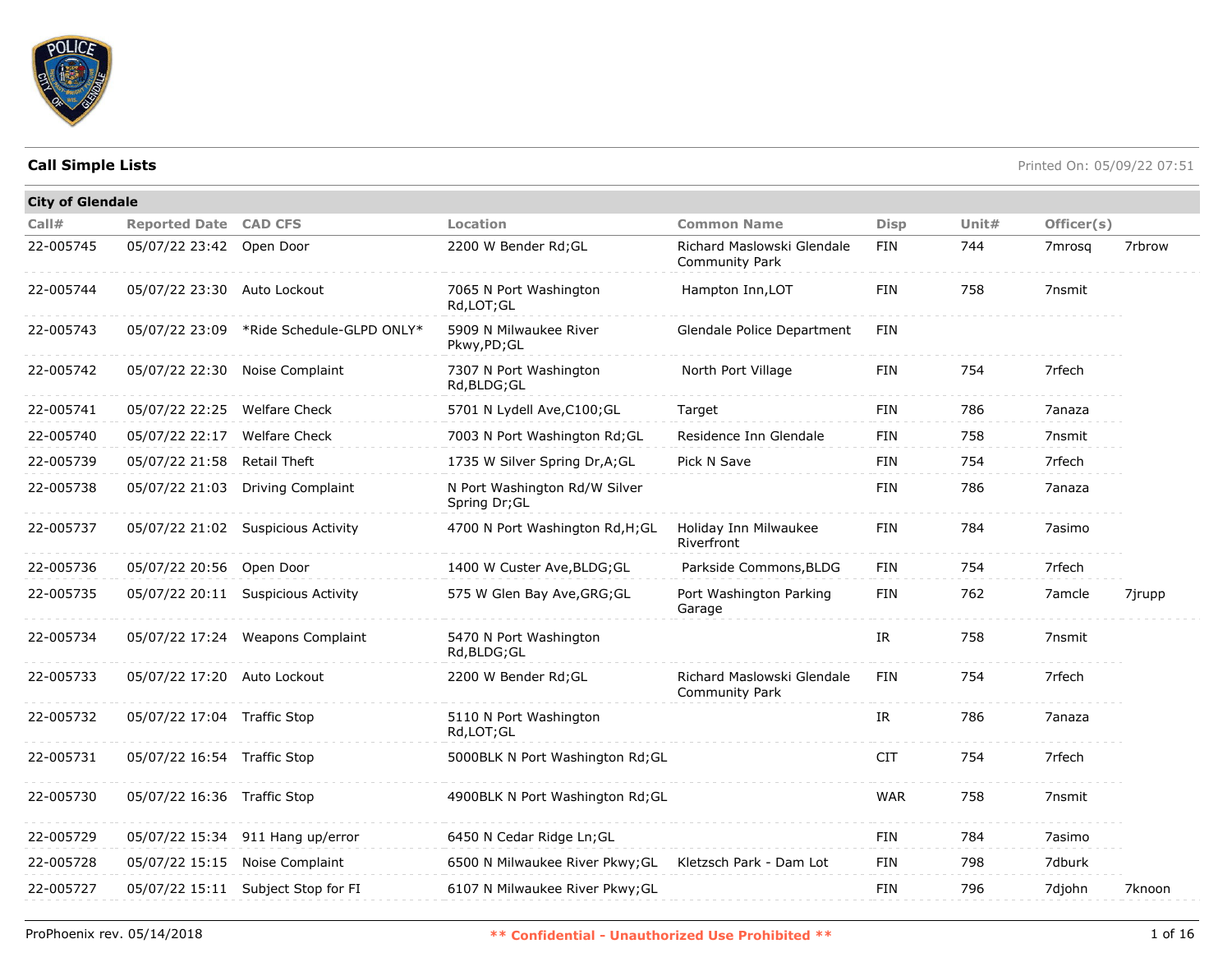

| Call#     | <b>Reported Date CAD CFS</b> |                                    | Location                                     | <b>Common Name</b>     | <b>Disp</b> | Unit $#$ | Officer(s) |        |
|-----------|------------------------------|------------------------------------|----------------------------------------------|------------------------|-------------|----------|------------|--------|
| 22-005726 | 05/07/22 14:46               | Burglar Alarm                      | 2101 W Camden Rd, BLDG; GL                   | S3 - International     | <b>CH</b>   | 796      | 7djohn     | 7knoon |
| 22-005725 | 05/07/22 14:19               | Request for Police                 | 5650 N Bayshore Dr, U100; GL                 | Kohls Department Store | <b>FIN</b>  | 784      | 7asimo     |        |
| 22-005724 | 05/07/22 13:42               | <b>Driving Complaint</b>           | 700BLK W Silver Spring Dr, WB; GL            |                        | <b>FIN</b>  | 776      | 7ibrat     |        |
| 22-005723 | 05/07/22 13:21 Traffic Stop  |                                    | 1200BLK W Silver Spring Dr;GL                |                        | <b>WAR</b>  | 714      | 7bgalb     |        |
| 22-005722 |                              | 05/07/22 13:14 Suspicious Activity | 5485 N 26 St; GL                             |                        | <b>FIN</b>  | 796      | 7djohn     | 7knoon |
| 22-005721 | 05/07/22 12:59               | Disorderly Conduct                 | 5423 N Port Washington<br>Rd, BLDG; GL       |                        | <b>FIN</b>  | 730      | 7jchap     |        |
| 22-005720 | 05/07/22 12:47 Trespassing   |                                    | 5600 N Port Washington<br>Rd, K138; GL       | Trader Joe'S           | <b>FIN</b>  | 776      | 7jbrat     |        |
| 22-005719 | 05/07/22 11:39 Traffic Stop  |                                    | 1000BLK W Silver Spring Dr; GL               |                        | <b>CIT</b>  | 784      | 7asimo     |        |
| 22-005718 |                              | 05/07/22 11:18 Subject Stop for FI | 6825 N Port Washington Rd; GL                | Aldi's                 | <b>FIN</b>  | 730      | 7jchap     |        |
| 22-005717 | 05/07/22 11:02 Traffic Stop  |                                    | 900BLK W Silver Spring Dr, WB; GL            |                        | <b>CIT</b>  | 784      | 7asimo     |        |
| 22-005715 | 05/07/22 11:00 Traffic Stop  |                                    | W Mill Rd/N Bethmaur Ln; GL                  |                        | <b>WAR</b>  | 714      | 7bgalb     |        |
| 22-005716 | 05/07/22 11:00               | Disorderly Conduct                 | 7065 N Port Washington<br>Rd, BLDG; GL       |                        | <b>FIN</b>  | 776      | 7jbrat     |        |
| 22-005714 | 05/07/22 10:59 Traffic Stop  |                                    | 500BLK W Bender Rd; GL                       |                        | <b>WAR</b>  | 776      | 7jbrat     |        |
| 22-005713 | 05/07/22 10:47 Traffic Stop  |                                    | 1000BLK W Silver Spring Dr;GL                |                        | <b>CIT</b>  | 784      | 7asimo     |        |
| 22-005712 | 05/07/22 10:39 Traffic Stop  |                                    | 600BLK W Bender Rd; GL                       |                        | <b>WAR</b>  | 776      | 7ibrat     |        |
| 22-005711 | 05/07/22 10:24 Traffic Stop  |                                    | 700BLK W Silver Spring Dr,EB;GL              |                        | <b>CIT</b>  | 784      | 7asimo     |        |
| 22-005710 | 05/07/22 10:14 Traffic Stop  |                                    | 1 Not Verified Way; GL                       |                        | <b>CIT</b>  | 784      | 7asimo     |        |
| 22-005709 | 05/07/22 10:11 Traffic Stop  |                                    | W Green Tree Rd/N Atwahl Dr; GL              |                        | <b>WAR</b>  | 798      | 7dburk     |        |
| 22-005708 | 05/07/22 10:00 Traffic Stop  |                                    | 1400BLK W Silver Spring Dr; GL               |                        | <b>CIT</b>  | 784      | 7asimo     |        |
| 22-005707 |                              | 05/07/22 09:21 Solicitor Complaint | 6170 N Green Bay Ave, BLDG; GL               | Speedway, BLDG         | <b>FIN</b>  | 796      | 7djohn     | 7knoon |
| 22-005706 | 05/07/22 08:27 Traffic Stop  |                                    | 5485 N Port Washington<br>Rd, LOT; GL        | Motel 6, LOT           | <b>CIT</b>  | 730      | 7jchap     |        |
| 22-005705 |                              | 05/07/22 08:06 Road Hazard - PD    | W Lexington Blvd/N Port<br>Washington Rd; GL |                        | FIN         | 730      | 7jchap     |        |
| 22-005704 | 05/07/22 03:34 Traffic Stop  |                                    | 6170 N Green Bay Ave, LOT; GL                | Speedway, LOT          | <b>CIT</b>  | 794      | 7gyahr     |        |
|           |                              |                                    |                                              |                        |             |          |            |        |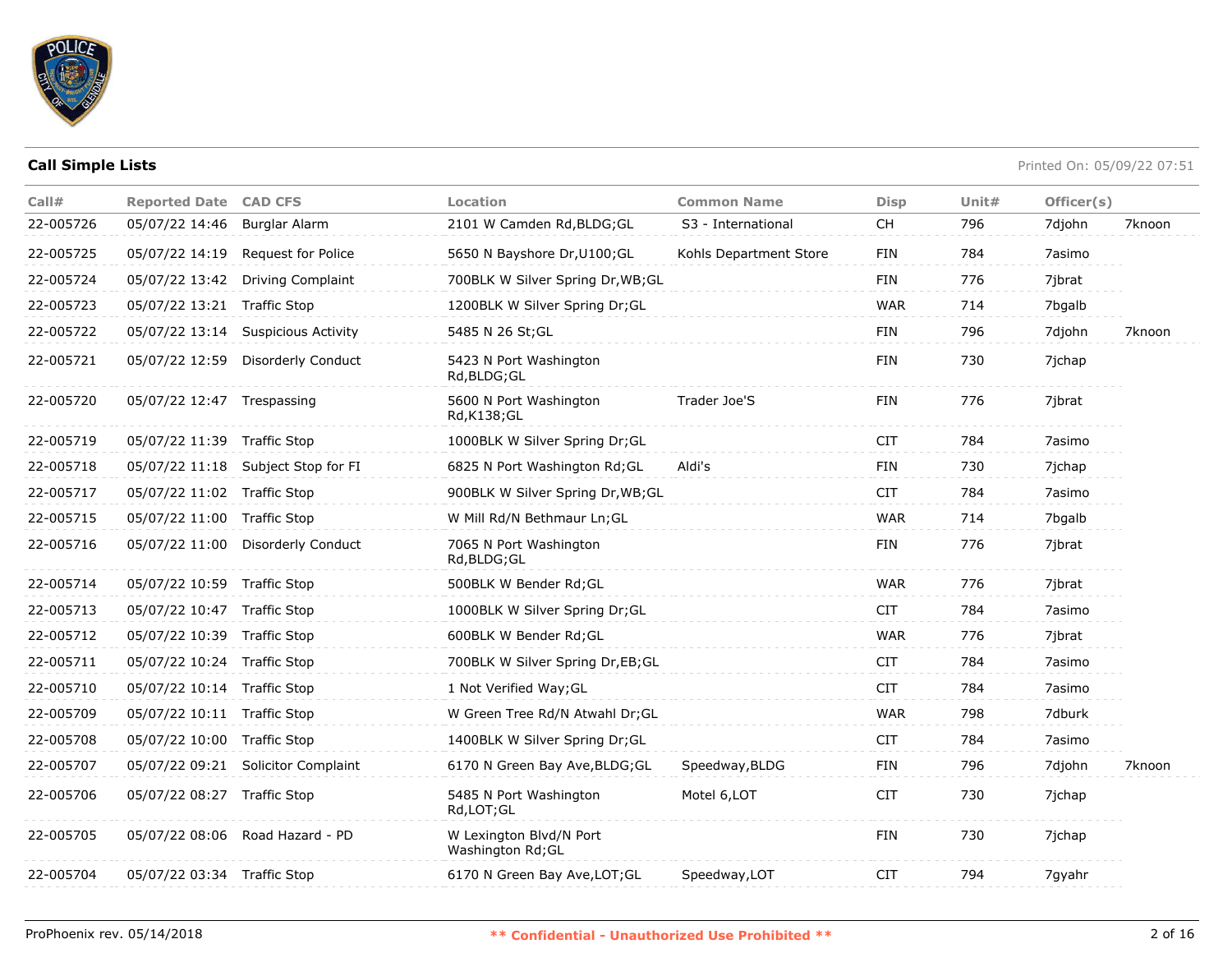

| Call#     | <b>Reported Date CAD CFS</b> |                                          | Location                               | <b>Common Name</b>                  | <b>Disp</b> | Unit $#$ | Officer(s)         |        |
|-----------|------------------------------|------------------------------------------|----------------------------------------|-------------------------------------|-------------|----------|--------------------|--------|
| 22-005703 | 05/07/22 03:15 Traffic Stop  |                                          | 5000BLK N Port Washington Rd; GL       |                                     | IR          | 736      | 7rpoet             |        |
| 22-005702 |                              | 05/07/22 03:12 Vacation/Business Checks  | 7065 N Port Washington<br>Rd,LOT;GL    | Hampton Inn, LOT                    | <b>FIN</b>  | 794      | 7qyahr             |        |
| 22-005701 |                              | 05/07/22 02:51 Subject Stop for FI       | 6560 N Milwaukee River Pkwy; GL        | Kletzsch Park                       | <b>FIN</b>  | 794      | 7gyahr             |        |
| 22-005700 | 05/07/22 02:48 Traffic Stop  |                                          | 800BLK E Silver Spring Dr; WF          |                                     | WAR         | 736      | 7rpoet             |        |
| 22-005699 | 05/07/22 02:36 Traffic Stop  |                                          | 1 Not Verified Way; GL                 |                                     | <b>CIT</b>  | 794      | 7gyahr             |        |
| 22-005698 |                              | 05/07/22 02:14 Request for Police        | 5110 N Port Washington<br>Rd, BLDG; GL |                                     | <b>FIN</b>  | 736      | 7rpoet             |        |
| 22-005697 | 05/07/22 02:02 Traffic Stop  |                                          | 5500BLK N Port Washington Rd; GL       |                                     | <b>WAR</b>  | 744      | 7mrosg             | 7rbrow |
| 22-005696 | 05/07/22 01:20 Traffic Stop  |                                          | 5353 N Port Washington Rd,1;GL         | Fed Ex                              | <b>WAR</b>  | 794      | 7gyahr             |        |
| 22-005695 | 05/07/22 01:13 Traffic Stop  |                                          | 4700BLK N Port Washington Rd; GL       |                                     | <b>CIT</b>  | 736      | 7rpoet             |        |
| 22-005694 | 05/07/22 01:12 Traffic Stop  |                                          | 5423 N Port Washington<br>Rd, LOT; GL  | Laquinta Inn & Suites<br>North, LOT | <b>CIT</b>  | 744      | 7mrosg             | 7rbrow |
| 22-005693 | 05/07/22 00:55 Traffic Stop  |                                          | W Silver Spring Dr/N Lydell Ave; GL    |                                     | <b>WAR</b>  | 794      | 7gyahr             |        |
| 22-005692 | 05/07/22 00:43 Traffic Stop  |                                          | 700BLK W Silver Spring Dr, EB; GL      |                                     | <b>CIT</b>  | 794      | 7gyahr             |        |
| 22-005691 | 05/07/22 00:35 Traffic Stop  |                                          | 6900BLK N Port Washington Rd; GL       |                                     | <b>CIT</b>  | 744      | 7 <sub>mrosa</sub> | 7rbrow |
| 22-005690 |                              | 05/06/22 23:49 Subject Stop for FI       | 6204 N Port Washington Rd,1;GL         | <b>BP</b>                           | <b>FIN</b>  | 786      | 7anaza             |        |
| 22-005689 |                              | 05/06/22 23:20 Request for Police        | 2100 W Silver Spring Dr, BLDG; GL      | Blue Pearl Animal Hospital          | IR          | 762      | 7amcle             | 7jrupp |
| 22-005688 |                              | 05/06/22 23:19 Request for Police        | 5423 N Port Washington<br>Rd, BLDG; GL | La Quinta Inn & Suites, BLDG FIN    |             | 754      | 7rfech             |        |
| 22-005687 |                              | 05/06/22 23:16 Driving Complaint         | E Estabrook Blvd/N Lydell Ave; GL      |                                     | <b>FIN</b>  | 754      | 7rfech             |        |
| 22-005686 |                              | 05/06/22 23:04 Vacation/Business Checks  | 5485 N Port Washington<br>Rd, BLDG; GL |                                     | <b>FIN</b>  | 762      | 7amcle             | 7jrupp |
| 22-005685 |                              | 05/06/22 23:00 *Ride Schedule-GLPD ONLY* | 5909 N Milwaukee River<br>Pkwy, PD; GL | Glendale Police Department          | FIN         |          |                    |        |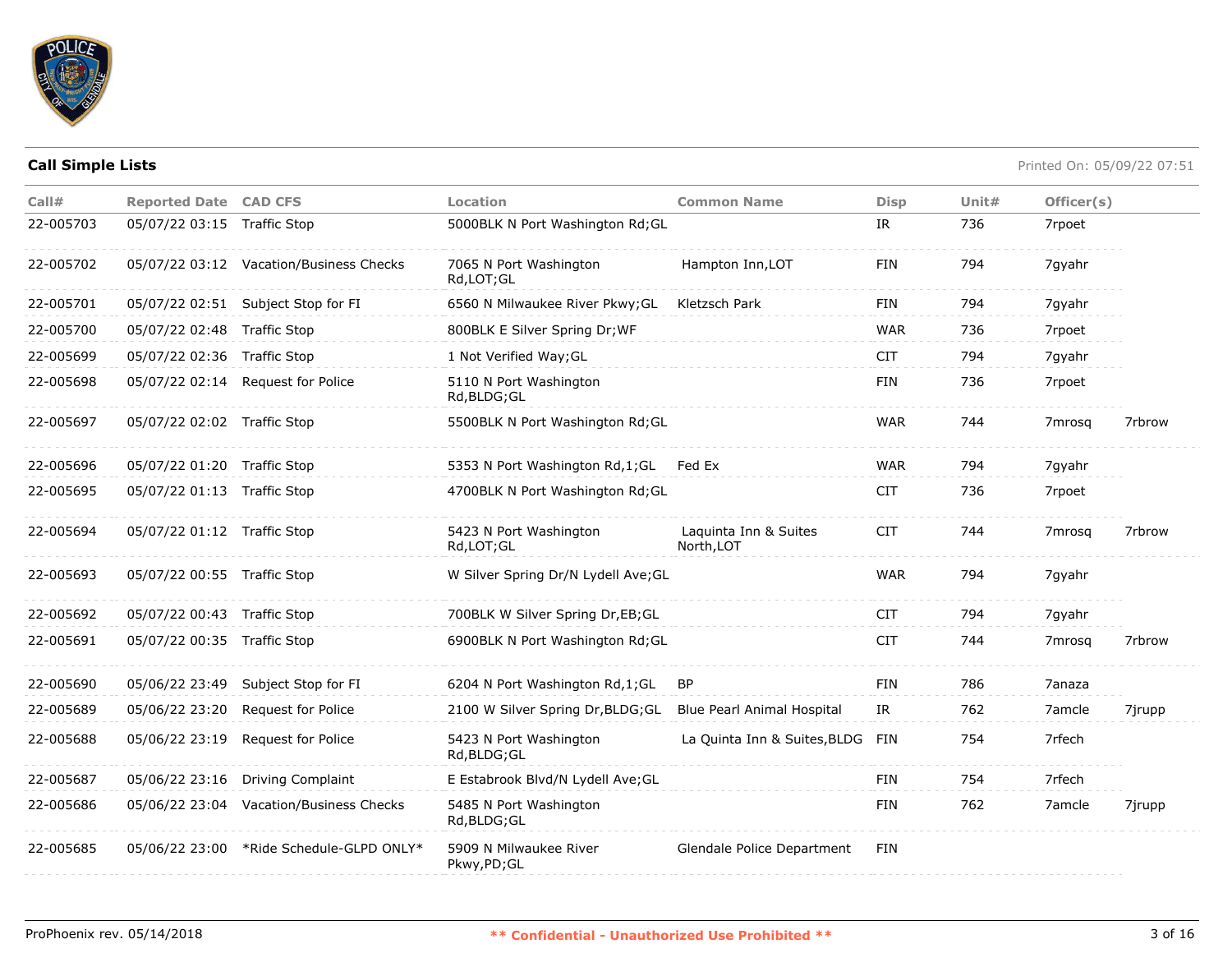

| Call#     | <b>Reported Date CAD CFS</b>  |                                         | <b>Location</b>                        | <b>Common Name</b> | <b>Disp</b> | Unit $#$ | Officer(s) |        |
|-----------|-------------------------------|-----------------------------------------|----------------------------------------|--------------------|-------------|----------|------------|--------|
| 22-005684 |                               | 05/06/22 22:52 Vacation/Business Checks | 5423 N Port Washington<br>Rd, BLDG; GL |                    | FIN         | 762      | 7amcle     | 7jrupp |
| 22-005683 | 05/06/22 22:49 Traffic Stop   |                                         | 6800BLK N Green Bay Ave; GL            |                    | <b>WAR</b>  | 786      | 7anaza     |        |
| 22-005682 | 05/06/22 22:25 Fire Call - PD |                                         | 3333 W Good Hope Rd, BLDG; GL          |                    | <b>FIN</b>  | 774      | 7jbyrn     |        |
| 22-005681 |                               | 05/06/22 22:24 Vacation/Business Checks | 5423 N Port Washington<br>Rd, BLDG; GL |                    | <b>FIN</b>  | 762      | 7amcle     | 7jrupp |
| 22-005680 | 05/06/22 22:22 Traffic Stop   |                                         | 2300BLK W Silver Spring Dr; GL         |                    | <b>FIN</b>  | 774      | 7jbyrn     |        |
| 22-005679 |                               | 05/06/22 22:12 Vacation/Business Checks | 5110 N Port Washington<br>Rd, BLDG; GL |                    | <b>FIN</b>  | 762      | 7amcle     | 7jrupp |
| 22-005678 | 05/06/22 22:02 Traffic Stop   |                                         | 1200BLK W Silver Spring Dr;GL          |                    | <b>WAR</b>  | 774      | 7jbyrn     |        |
| 22-005677 | 05/06/22 21:42 Traffic Stop   |                                         | 1500BLK W Silver Spring Dr;GL          |                    | <b>WAR</b>  | 786      | 7anaza     |        |
| 22-005676 | 05/06/22 20:58 Traffic Stop   |                                         | 4600BLK N Port Washington Rd; GL       |                    | <b>CIT</b>  | 754      | 7rfech     |        |
| 22-005675 | 05/06/22 20:28 Traffic Stop   |                                         | W Silver Spring Dr/N 26 St;GL          |                    | <b>CIT</b>  | 754      | 7rfech     |        |
| 22-005674 |                               | 05/06/22 20:16 Road Hazard - PD         | N Green Bay Ave/W Good Hope<br>Rd:GL   |                    | <b>FIN</b>  | 786      | 7anaza     |        |
| 22-005673 | 05/06/22 19:38 Retail Theft   |                                         | 1735 W Silver Spring Dr, BLDG; GL      |                    | IR          | 762      | 7amcle     | 7jrupp |
| 22-005672 | 05/06/22 18:34 Traffic Stop   |                                         | 4700BLK N Port Washington Rd; GL       |                    | <b>CIT</b>  | 754      | 7rfech     |        |
| 22-005671 | 05/06/22 17:27 Traffic Stop   |                                         | 4700BLK N Port Washington Rd; GL       |                    | <b>FIN</b>  | 754      | 7rfech     |        |
| 22-005670 | 05/06/22 17:04 Accident - PDO |                                         | 6969 N Port Washington Rd, A; GL       | Pick N Save        | <b>FIN</b>  | 786      | 7anaza     |        |
| 22-005669 | 05/06/22 16:34                | Request for Police                      | 6932 N Longview Ave; GL                |                    | <b>FIN</b>  | 774      | 7jbyrn     |        |
| 22-005668 | 05/06/22 16:06                | <b>Request for Police</b>               | 4200 N Port Washington<br>Rd, 100; GL  | <b>Boelter</b>     | <b>FIN</b>  | 754      | 7rfech     |        |
| 22-005667 | 05/06/22 16:06 Fraud          |                                         | 7420 N Chadwick Rd; GL                 |                    | IR          | 786      | 7anaza     |        |
| 22-005666 | 05/06/22 15:18 Traffic Stop   |                                         | 5800BLK N Port Washington Rd; GL       |                    | <b>WAR</b>  | 768      | 7mmyer     |        |
| 22-005665 |                               | 05/06/22 14:09 911 Hang up/error        | 5485 N Port Washington<br>Rd, BLDG; GL | Motel 6            | <b>FIN</b>  | 796      | 7djohn     | 7knoon |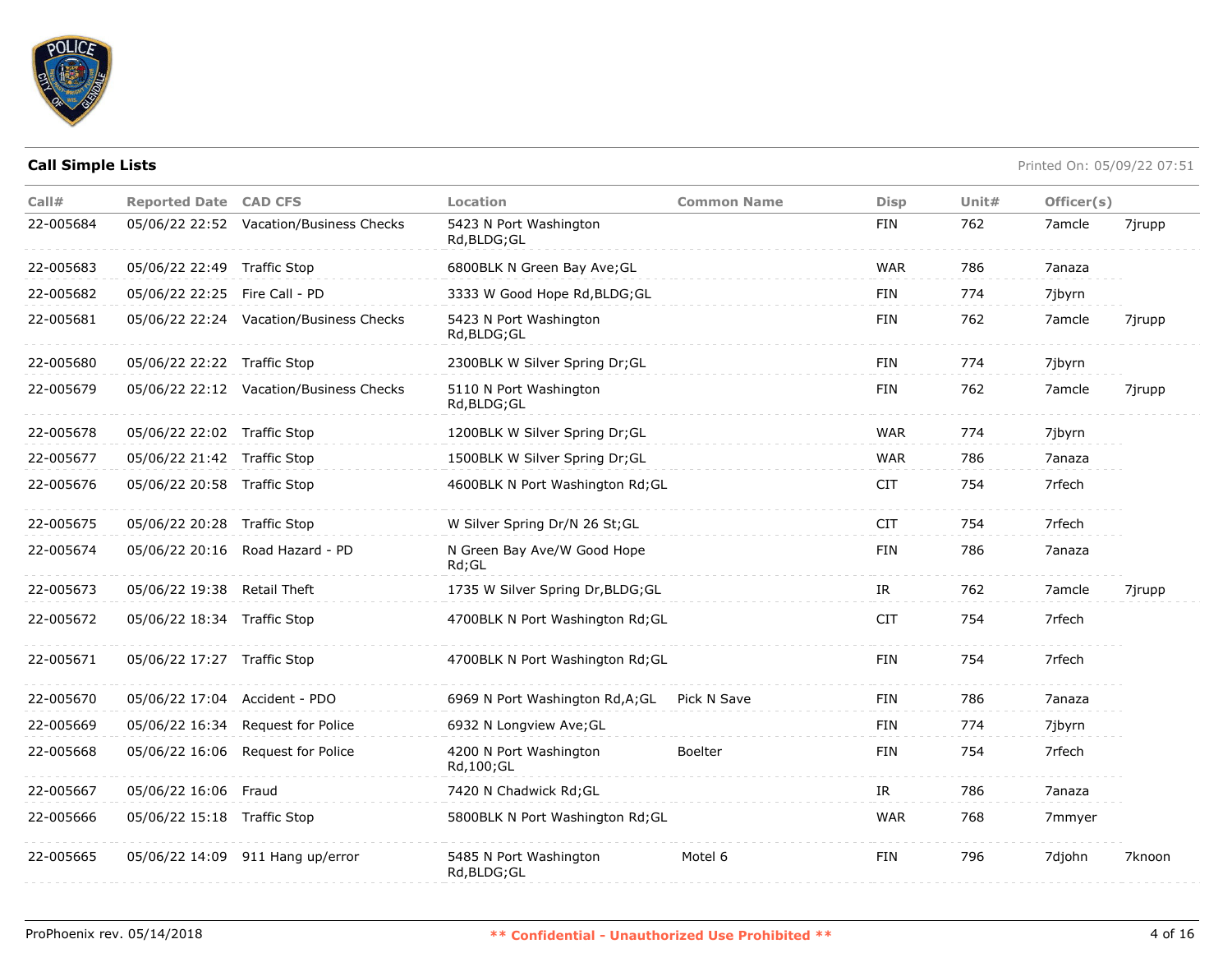

| Call#     | <b>Reported Date CAD CFS</b> |                                    | Location                                  | <b>Common Name</b>                                            | <b>Disp</b> | Unit# | Officer(s) |        |
|-----------|------------------------------|------------------------------------|-------------------------------------------|---------------------------------------------------------------|-------------|-------|------------|--------|
| 22-005664 | 05/06/22 13:58 Hit and Run   |                                    | 7139 N Port Washington<br>Rd,LOT;GL       |                                                               | IR          | 730   | 7jchap     |        |
| 22-005663 |                              | 05/06/22 13:44 Subject Stop for FI | N Port Washington Rd/W Glendale<br>Ave;GL |                                                               | FIN         | 730   | 7jchap     |        |
| 22-005662 |                              | 05/06/22 13:32 Suspicious Activity | 7877 N Port Washington Rd, S; GL          | St. John'S Lutheran School St FIN<br>Johns Lutheran Church, S |             | 796   | 7djohn     | 7knoon |
| 22-005661 |                              | 05/06/22 13:10 Disorderly Conduct  | 4629 N Port Washington<br>Rd, 100; GL     | Solly's Bar and Grill                                         | <b>FIN</b>  | 730   | 7ichap     |        |
| 22-005660 |                              | 05/06/22 12:52 Suspicious Activity | 5712 N Argyle Ave; GL                     |                                                               | <b>FIN</b>  | 776   | 7jbrat     |        |
| 22-005659 | 05/06/22 12:09               | Request for Police                 | 1700 W Bender Rd, 101; GL                 | Laurel Oaks                                                   | <b>FIN</b>  | 750   | 7kfern     |        |
| 22-005658 |                              | 05/06/22 11:43 Assist Other Agency | 1 Ss Ramp Sb On; GL                       | Ss Ramp Sb On                                                 | FIN         | 776   | 7jbrat     |        |
| 22-005657 |                              | 05/06/22 11:26 Entry to Vehicle    | 5909 N Milwaukee River<br>Pkwy,PD;GL      | Glendale Police Department                                    | FIN         | 776   | 7jbrat     |        |
| 22-005656 | 05/06/22 11:24 Conveyance    |                                    | 5909 N Milwaukee River<br>Pkwy,PD;GL      | Glendale Police Department                                    | <b>FIN</b>  | 796   | 7djohn     | 7knoon |
| 22-005655 | 05/06/22 10:30 Fight         |                                    | 5485 N Port Washington<br>Rd, BLDG; GL    |                                                               | IR          | 796   | 7djohn     | 7knoon |
| 22-005654 | 05/06/22 10:24 Traffic Stop  |                                    | N Bridgewood Ln/W Silver Spring<br>Dr:GL  |                                                               | <b>WAR</b>  | 730   | 7jchap     |        |
| 22-005653 |                              | 05/06/22 09:29 Telephone Complaint | 5050 N Port Washington<br>Rd,LOWER1;GL    | Farmers Insurance                                             | IR          | 796   | 7djohn     | 7knoon |
| 22-005652 |                              | 05/06/22 09:20 Subject Stop for FI | 6500 N Milwaukee River Pkwy; GL           | Kletzsch Park - Dam Lot                                       | <b>FIN</b>  | 750   | 7kfern     |        |
| 22-005651 | 05/06/22 08:53 Traffic Stop  |                                    | 1200BLK W Silver Spring Dr;GL             |                                                               | <b>WAR</b>  | 730   | 7jchap     |        |
| 22-005650 | 05/06/22 08:44 Traffic Stop  |                                    | 1600BLK W Silver Spring Dr; GL            |                                                               | <b>WAR</b>  | 730   | 7jchap     |        |
| 22-005649 |                              | 05/06/22 08:26 Assist Other Agency | N Green Bay Ave/W Good Hope<br>Rd;GL      |                                                               | <b>FIN</b>  | 750   | 7kfern     |        |
| 22-005648 | 05/06/22 07:10 Traffic Stop  |                                    | 2600BLK W Silver Spring Dr;GL             |                                                               | <b>WAR</b>  | 736   | 7rpoet     |        |
| 22-005647 | 05/06/22 07:06 Traffic Stop  |                                    | 5100BLK N Port Washington Rd; GL          |                                                               | <b>FIN</b>  | 734   | 7rpari     |        |
| 22-005646 | 05/06/22 06:47 Traffic Stop  |                                    | N Crestwood Blvd/W Silver Spring<br>Dr;GL |                                                               | <b>CIT</b>  | 736   | 7rpoet     |        |
| 22-005645 | 05/06/22 06:21 Traffic Stop  |                                    | 2300BLK W Silver Spring Dr;GL             |                                                               | <b>CIT</b>  | 736   | 7rpoet     |        |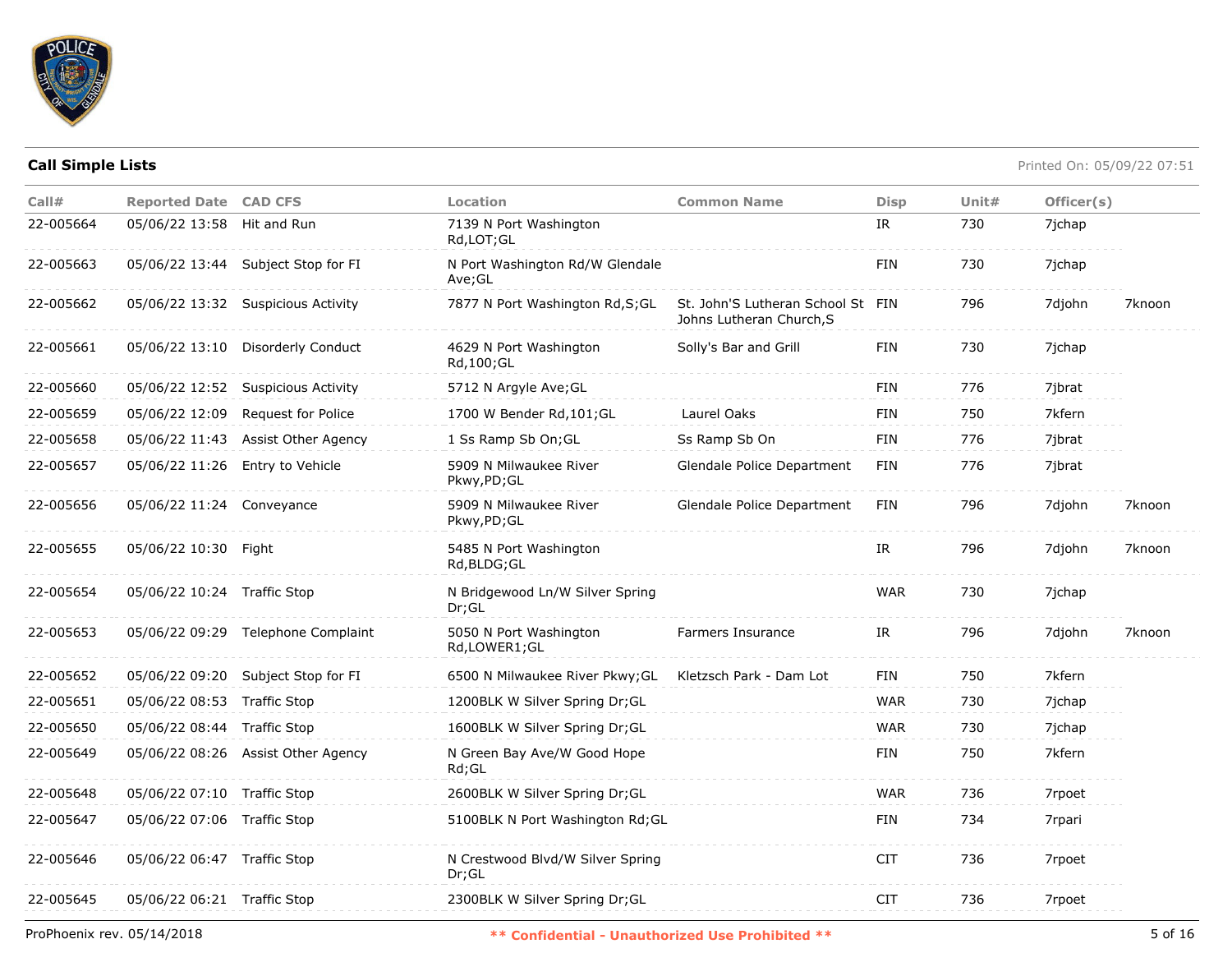

| Call#     | <b>Reported Date CAD CFS</b> |                                          | Location                                   | <b>Common Name</b>          | <b>Disp</b> | Unit $#$ | Officer(s) |
|-----------|------------------------------|------------------------------------------|--------------------------------------------|-----------------------------|-------------|----------|------------|
| 22-005644 | 05/06/22 06:12               | Traffic Stop                             | 6000BLK N Green Bay Ave; GL                |                             | <b>WAR</b>  | 734      | 7rpari     |
| 22-005643 | 05/06/22 06:07 Traffic Stop  |                                          | 6500BLK N Green Bay Ave; GL                |                             | <b>WAR</b>  | 736      | 7rpoet     |
| 22-005642 | 05/06/22 04:30               | Burglar Alarm                            | 1500 W Silver Spring Dr, BLDG; GL          | <b>Andrew Chevrolet</b>     | FIN         | 734      | 7rpari     |
| 22-005641 | 05/06/22 03:43               | Noise Complaint                          | 3333 W Good Hope Rd, BLDG; GL              | <b>Strattec Corporation</b> | <b>FIN</b>  | 734      | 7rpari     |
| 22-005640 | 05/06/22 03:34 Traffic Stop  |                                          | 4900BLK N Port Washington Rd; GL           |                             | <b>WAR</b>  | 734      | 7rpari     |
| 22-005639 |                              | 05/06/22 03:02 Subject Stop for FI       | 5500BLK N Port Washington Rd; GL           |                             | FIN         | 734      | 7rpari     |
| 22-005638 | 05/06/22 02:46 Traffic Stop  |                                          | 1300BLK W Silver Spring Dr;GL              |                             | <b>WAR</b>  | 738      | 7jrupp     |
| 22-005637 | 05/06/22 02:39 Traffic Stop  |                                          | W Good Hope Rd/N Port<br>Washington Rd; GL |                             | IR          | 794      | 7gyahr     |
| 22-005636 | 05/06/22 02:32 Traffic Stop  |                                          | 5200BLK N Port Washington Rd; GL           |                             | <b>WAR</b>  | 738      | 7jrupp     |
| 22-005635 |                              | 05/06/22 02:28 Request for Police        | 5110 N Port Washington<br>Rd, BLDG; GL     |                             | <b>FIN</b>  | 794      | 7gyahr     |
| 22-005634 |                              | 05/06/22 02:26 Request for Police        | 5423 N Port Washington<br>Rd, BLDG; GL     |                             | FIN         | 736      | 7rpoet     |
| 22-005633 |                              | 05/06/22 02:13 Suspicious Activity       | 5373 N Port Washington<br>Rd, BLDG; GL     | Kopps Custard, BLDG         | FIN         | 734      | 7rpari     |
| 22-005632 |                              | 05/06/22 01:54 Vacation/Business Checks  | 7065 N Port Washington<br>Rd,LOT;GL        | Hampton Inn, LOT            | FIN         | 736      | 7rpoet     |
| 22-005631 |                              | 05/06/22 01:49 Vacation/Business Checks  | 7003 N Port Washington Rd; GL              | Residence Inn Glendale      | <b>FIN</b>  | 736      | 7rpoet     |
| 22-005630 | 05/06/22 01:46 Traffic Stop  |                                          | 5500BLK N Port Washington Rd; GL           |                             | <b>CIT</b>  | 738      | 7jrupp     |
| 22-005629 |                              | 05/06/22 01:30 Vacation/Business Checks  | 1400 W Custer Ave, BLDG; GL                | Parkside Commons            | FIN         | 794      | 7gyahr     |
| 22-005628 | 05/06/22 01:06 Traffic Stop  |                                          | 1 Not Verified Way; GL                     |                             | <b>WAR</b>  | 794      | 7gyahr     |
| 22-005627 | 05/06/22 00:56 Traffic Stop  |                                          | 2300BLK W Silver Spring Dr;GL              |                             | <b>CIT</b>  | 738      | 7jrupp     |
| 22-005626 | 05/06/22 00:29 Traffic Stop  |                                          | 1400BLK W Silver Spring Dr;GL              |                             | <b>CIT</b>  | 794      | 7gyahr     |
| 22-005625 |                              | 05/05/22 22:55 *Ride Schedule-GLPD ONLY* | 5909 N Milwaukee River<br>Pkwy,PD;GL       | Glendale Police Department  | FIN         |          |            |
| 22-005624 | 05/05/22 22:54 Traffic Stop  |                                          | 600BLK W Silver Spring Dr, WB; GL          |                             | <b>CIT</b>  | 786      | 7anaza     |
|           |                              |                                          |                                            |                             |             |          |            |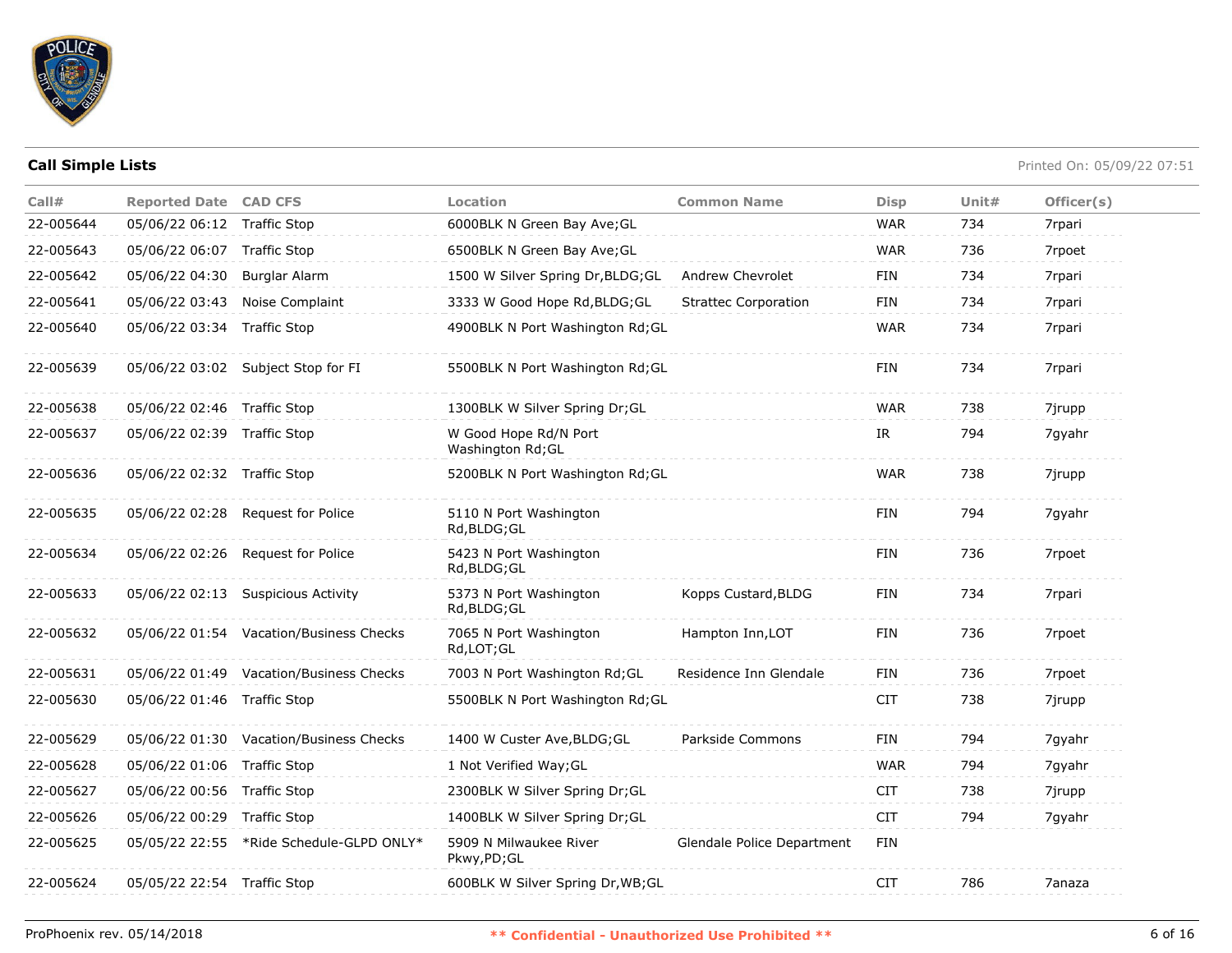

| Call#     | <b>Reported Date CAD CFS</b>  |                                         | Location                                                     | <b>Common Name</b>          | <b>Disp</b> | Unit $#$ | Officer(s) |        |
|-----------|-------------------------------|-----------------------------------------|--------------------------------------------------------------|-----------------------------|-------------|----------|------------|--------|
| 22-005623 | 05/05/22 21:56 Traffic Stop   |                                         | 1300BLK W Silver Spring Dr; GL                               |                             | <b>CIT</b>  | 786      | 7anaza     |        |
| 22-005622 |                               | 05/05/22 20:50 Vacation/Business Checks | 7447 N Green Bay Ave; GL                                     |                             | <b>FIN</b>  | 754      | 7rfech     |        |
| 22-005621 | 05/05/22 20:43 Welfare Check  |                                         | 4838 N Port Washington Rd, 2; GL                             |                             | IR          | 762      | 7amcle     | 7jrupp |
| 22-005620 | 05/05/22 20:34                | <b>Suspicious Activity</b>              | 2311 W Good Hope Rd, BLDG; GL                                | My Pet's Vet                | <b>FIN</b>  | 754      | 7rfech     |        |
| 22-005619 |                               | 05/05/22 19:00 Theft Complaint          | 6701 N Jean Nicolet Rd, LOT; GL                              |                             | IR          | 774      | 7jbyrn     |        |
| 22-005618 |                               | 05/05/22 18:58 Assist Other Agency      | 6538 N Bethmaur Ln; GL                                       |                             | <b>FIN</b>  | 754      | 7rfech     |        |
| 22-005617 | 05/05/22 17:58 Fraud          |                                         | 2620 W Acacia Rd; GL                                         |                             | IR          | 754      | 7rfech     |        |
| 22-005616 |                               | 05/05/22 17:45 Suspicious Activity      | 537 W Fransee Ln; GL                                         |                             | <b>FIN</b>  | 786      | 7anaza     |        |
| 22-005615 | 05/05/22 17:43                | Disorderly Conduct                      | 6000BLK N Port Washington Rd; GL                             |                             | FIN         | 786      | 7anaza     |        |
| 22-005614 | 05/05/22 17:31 Retail Theft   |                                         | 5810 N Bayshore Dr, R115; GL                                 | Old Navy                    | IR          | 774      | 7jbyrn     |        |
| 22-005613 | 05/05/22 17:24 Traffic Stop   |                                         | 2700BLK W Silver Spring Dr; GL                               |                             | <b>CIT</b>  | 782      | 7rwils     |        |
| 22-005612 | 05/05/22 17:12 Traffic Stop   |                                         | 700BLK W Silver Spring Dr, WB; GL                            |                             | <b>WAR</b>  | 782      | 7rwils     |        |
| 22-005611 | 05/05/22 17:00 Traffic Stop   |                                         | 1200BLK W Silver Spring Dr;GL                                |                             | CIT.        | 754      | 7rfech     |        |
| 22-005610 |                               | 05/05/22 16:58 Suspicious Activity      | 6969 N Port Washington<br>Rd, B190; GL                       | Jimmy Johns                 | <b>FIN</b>  | 774      | 7jbyrn     |        |
| 22-005609 |                               | 05/05/22 16:15 Theft Complaint          | 6025 N Green Bay Ave, 2; GL                                  | Sebastian Family Psychology | IR          | 786      | 7anaza     |        |
| 22-005608 |                               | 05/05/22 15:52 911 Hang up/error        | 3003 W Good Hope Rd, BLDG; GL                                |                             | <b>FIN</b>  | 754      | 7rfech     |        |
| 22-005607 | 05/05/22 15:19 Accident - PDO |                                         | 7275 N Port Washington<br>Rd,LOT;GL                          |                             | <b>FIN</b>  | 750      | 7kfern     |        |
| 22-005606 |                               | 05/05/22 15:02 Noise Complaint          | 5225 N 26 St; GL                                             |                             | <b>FIN</b>  | 778      | 7areis     |        |
| 22-005605 | 05/05/22 15:01 Traffic Stop   |                                         | 2200BLK W Good Hope Rd; GL                                   |                             | <b>CIT</b>  | 796      | 7djohn     | 7knoon |
| 22-005604 | 05/05/22 14:56 Traffic Stop   |                                         | 900BLK W Silver Spring Dr, WB; GL                            |                             | <b>CIT</b>  | 778      | 7areis     |        |
| 22-005603 | 05/05/22 14:46 Traffic Stop   |                                         | 1000BLK W Silver Spring Dr;GL                                |                             | <b>CIT</b>  | 730      | 7jchap     |        |
| 22-005602 | 05/05/22 14:29 Traffic Stop   |                                         | 2100 W Silver Spring Dr, BLDG; GL Blue Pearl Animal Hospital |                             | CIT         | 778      | 7areis     |        |
| 22-005601 | 05/05/22 14:20 Traffic Stop   |                                         | W Silver Spring Dr/N Bethmaur<br>Ln; GL                      |                             | <b>WAR</b>  | 778      | 7areis     |        |
| 22-005600 | 05/05/22 12:42 Traffic Stop   |                                         | 500BLK W Bender Rd; GL                                       |                             | <b>WAR</b>  | 730      | 7ichap     |        |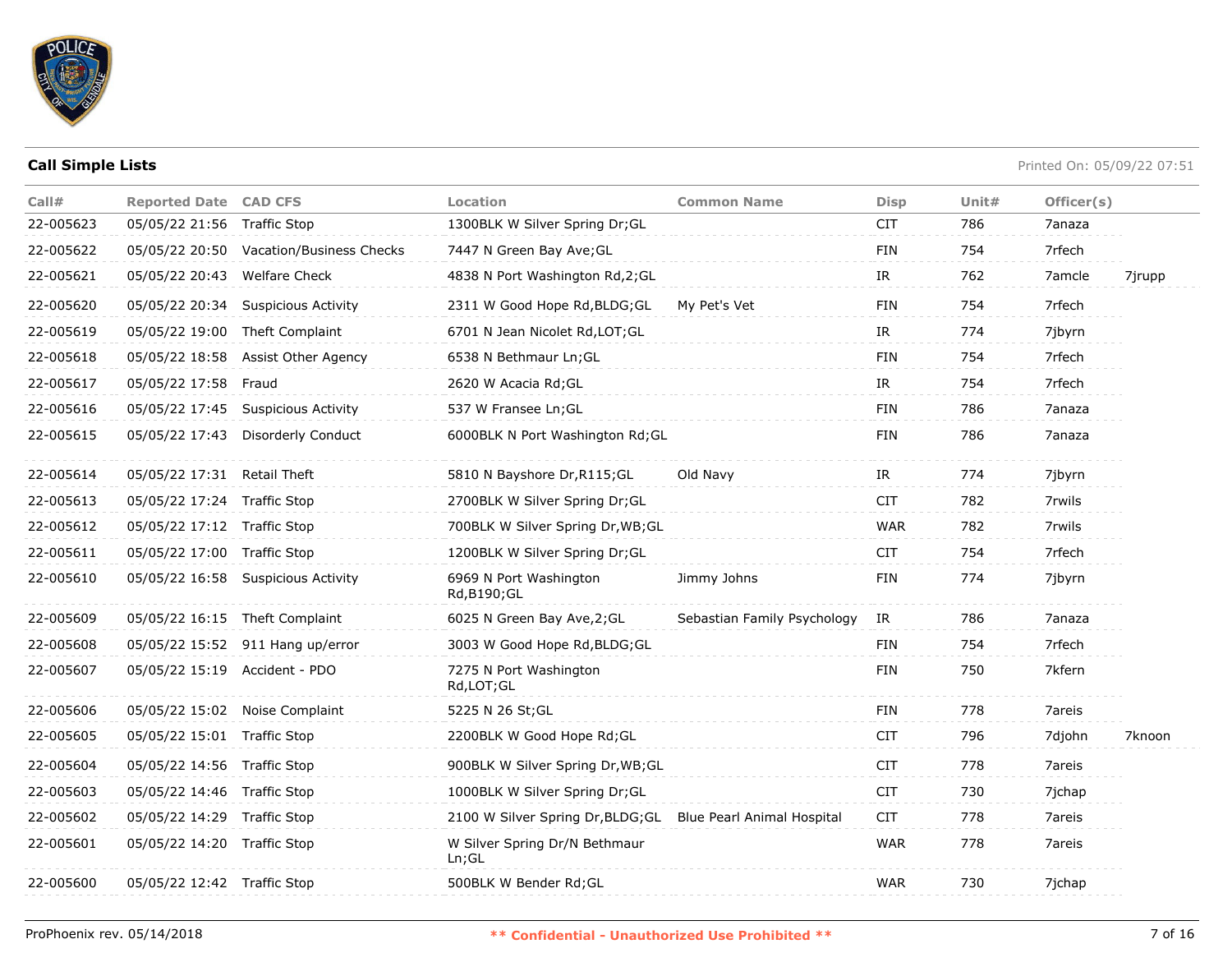

| Call#     | <b>Reported Date CAD CFS</b>  |                                         | Location                                       | <b>Common Name</b>                  | <b>Disp</b> | Unit $#$ | Officer(s) |        |
|-----------|-------------------------------|-----------------------------------------|------------------------------------------------|-------------------------------------|-------------|----------|------------|--------|
| 22-005599 | 05/05/22 12:36 Traffic Stop   |                                         | N Green Bay Ave/W Good Hope<br>$Rd$ ; GL       |                                     | <b>WAR</b>  | 796      | 7djohn     | 7knoon |
| 22-005598 |                               | 05/05/22 12:35 911 Hang up/error        | 520 W Fransee Ln; GL                           |                                     | FIN         | 750      | 7kfern     |        |
| 22-005597 |                               | 05/05/22 10:19 Disabled Vehicle         | W Silver Spring Dr/N Port<br>Washington Rd; GL |                                     | <b>FIN</b>  | 750      | 7kfern     |        |
| 22-005596 |                               | 05/05/22 10:17 Request for Police       | 6050 N Sidney Pl;GL                            |                                     | <b>FIN</b>  | 778      | 7areis     |        |
| 22-005595 | 05/05/22 09:26 Traffic Stop   |                                         | W Silver Spring Dr/N Green Bay<br>Ave;GL       |                                     | <b>CIT</b>  | 778      | 7areis     |        |
| 22-005594 | 05/05/22 09:17 Traffic Stop   |                                         | 1700BLK W Silver Spring Dr;GL                  |                                     | <b>WAR</b>  | 778      | 7areis     |        |
| 22-005593 |                               | 05/05/22 08:42 Animal Complaints        | 5700BLK N Port Washington Rd; GL               |                                     | <b>FIN</b>  | 750      | 7kfern     |        |
| 22-005592 |                               | 05/05/22 08:23 Animal Complaints        | N Port Washington Rd/W<br>Northshore Dr; GL    |                                     | <b>FIN</b>  | 750      | 7kfern     |        |
| 22-005591 | 05/05/22 07:05 Traffic Stop   |                                         | 1600BLK W Good Hope Rd; GL                     |                                     | <b>FIN</b>  | 734      | 7rpari     |        |
| 22-005590 | 05/05/22 06:49 Traffic Stop   |                                         | 1600BLK W Good Hope Rd; GL                     |                                     | <b>WAR</b>  | 734      | 7rpari     |        |
| 22-005589 | 05/05/22 06:42 Accident - PDO |                                         | W Kendall Ave/N Milwaukee River<br>Pkwy; GL    |                                     | AR          | 736      | 7rpoet     |        |
| 22-005588 | 05/05/22 06:23 Traffic Stop   |                                         | N Bridgewood Ln/W Silver Spring<br>Dr;GL       |                                     | <b>FIN</b>  | 734      | 7rpari     |        |
| 22-005587 |                               | 05/05/22 02:48 Vacation/Business Checks | 5423 N Port Washington<br>Rd, LOT; GL          | Laquinta Inn & Suites<br>North, LOT | <b>FIN</b>  | 794      | 7gyahr     |        |
| 22-005586 |                               | 05/05/22 02:32 Vacation/Business Checks | 4700 N Port Washington Rd, H; GL               | Holiday Inn Milwaukee<br>Riverfront | <b>FIN</b>  | 794      | 7gyahr     |        |
| 22-005585 |                               | 05/05/22 01:48 Prisoner Transport       | 5909 N Milwaukee River<br>Pkwy, PD; GL         | Glendale Police Department          | FIN         | 792      | 7alemk     |        |
| 22-005584 | 05/05/22 01:29 Traffic Stop   |                                         | 5485 N Port Washington<br>Rd,LOT;GL            | Motel 6, LOT                        | <b>CIT</b>  | 736      | 7rpoet     |        |
| 22-005583 | 05/05/22 01:08 Traffic Stop   |                                         | W Mill Rd/N Range Line Rd; GL                  |                                     | <b>WAR</b>  | 794      | 7gyahr     |        |
| 22-005582 |                               | 05/05/22 00:43 Vacation/Business Checks | 5110 N Port Washington<br>Rd,LOT;GL            | La Quinta Inn, LOT                  | <b>FIN</b>  | 794      | 7gyahr     |        |
| 22-005581 |                               | 05/05/22 00:32 Vacation/Business Checks | 5485 N Port Washington<br>Rd, LOT; GL          | Motel 6, LOT                        | <b>FIN</b>  | 794      | 7gyahr     |        |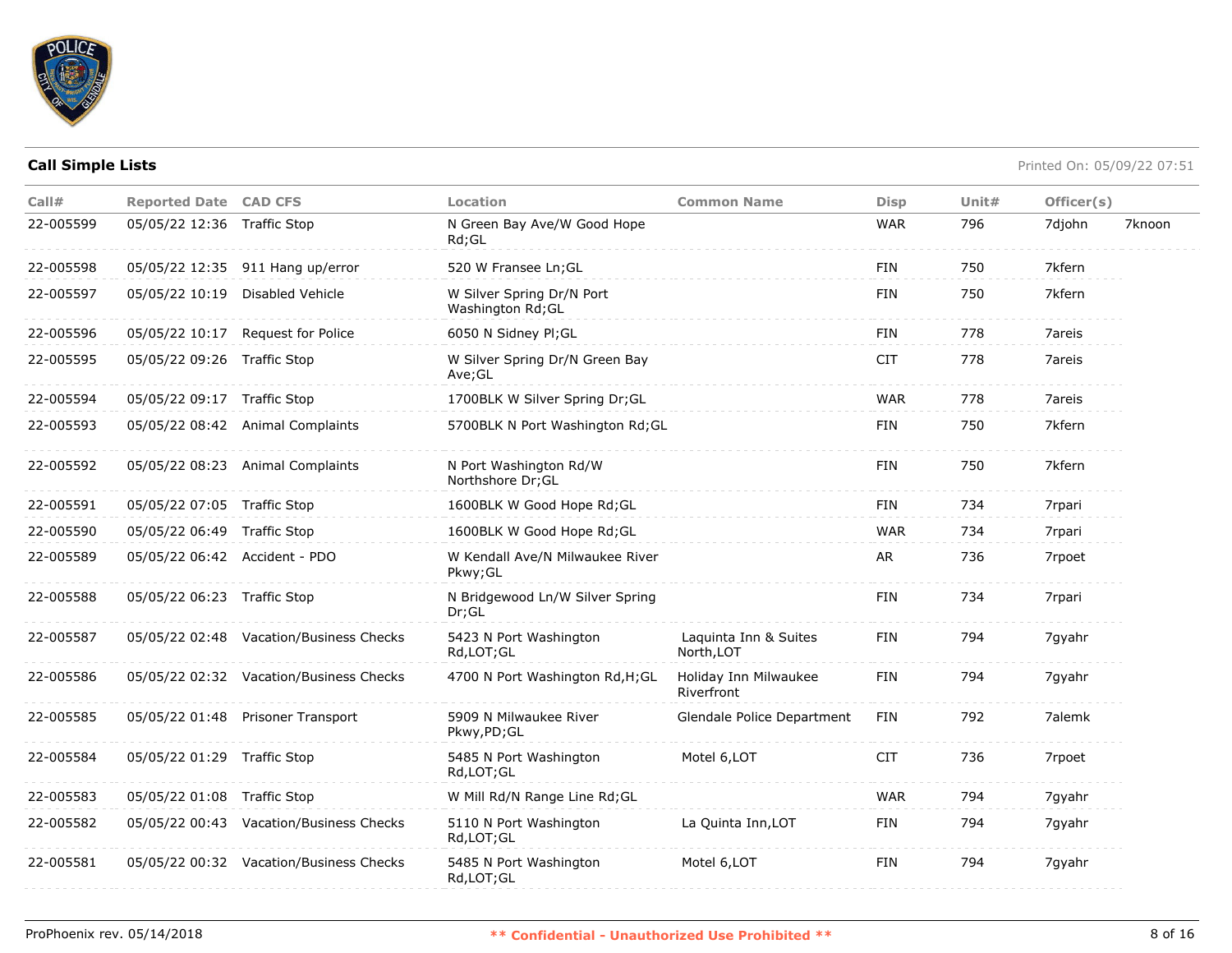

| Call#     | <b>Reported Date CAD CFS</b>  |                                          | Location                                    | <b>Common Name</b>                  | <b>Disp</b> | Unit# | Officer(s) |
|-----------|-------------------------------|------------------------------------------|---------------------------------------------|-------------------------------------|-------------|-------|------------|
| 22-005580 | 05/05/22 00:16                | <b>Traffic Stop</b>                      | 2300BLK W Silver Spring Dr; GL              |                                     | IR          | 792   | 7alemk     |
| 22-005579 | 05/04/22 23:09                | Request for Police                       | 1300 W Silver Spring Dr, A; GL              | Silver Spring Health Care<br>Center | <b>FIN</b>  | 758   | 7nsmit     |
| 22-005578 |                               | 05/04/22 22:57 *Ride Schedule-GLPD ONLY* | 5909 N Milwaukee River<br>Pkwy,PD;GL        | Glendale Police Department          | FIN         |       |            |
| 22-005577 | 05/04/22 21:43 Traffic Stop   |                                          | 2200BLK W Silver Spring Dr; GL              |                                     | <b>CIT</b>  | 758   | 7nsmit     |
| 22-005576 | 05/04/22 21:35 Traffic Stop   |                                          | 1 Not Verified Way; GL                      |                                     | <b>WAR</b>  | 758   | 7nsmit     |
| 22-005575 | 05/04/22 21:32 Traffic Stop   |                                          | W Richter Pl/N Port Washington<br>$Rd$ ; GL |                                     | <b>WAR</b>  | 782   | 7rwils     |
| 22-005574 | 05/04/22 21:22 STAT Alert     |                                          | 5909 N Milwaukee River<br>Pkwy,PD;GL        | Glendale Police Department          | FIN         | 704   | 7ceich     |
| 22-005573 | 05/04/22 21:18 Traffic Stop   |                                          | 5485 N Port Washington<br>Rd,LOT;GL         | Motel 6, LOT                        | IR          | 746   | 7mbart     |
| 22-005572 | 05/04/22 21:04 Traffic Stop   |                                          | 2100BLK W Silver Spring Dr;GL               |                                     | <b>CIT</b>  | 746   | 7mbart     |
| 22-005571 | 05/04/22 20:54 Traffic Stop   |                                          | N Green Bay Ave/W Silver Spring<br>Dr;GL    |                                     | <b>CIT</b>  | 758   | 7nsmit     |
| 22-005570 |                               | 05/04/22 20:28 Suspicious Activity       | 6800 N Port Washington<br>Rd,BLDG;GL        | North Shore Library                 | FIN         | 758   | 7nsmit     |
| 22-005569 | 05/04/22 18:48 Utilities      |                                          | W Marne Ave/N Green Bay Ave; GL             |                                     | <b>FIN</b>  | 774   | 7jbyrn     |
| 22-005568 | 05/04/22 18:42 Traffic Stop   |                                          | 4400BLK N Port Washington Rd; GL            |                                     | <b>CIT</b>  | 746   | 7mbart     |
| 22-005567 | 05/04/22 18:32 Traffic Stop   |                                          | 1735 W Silver Spring Dr, A; GL              | Pick N Save                         | <b>WAR</b>  | 782   | 7rwils     |
| 22-005566 | 05/04/22 17:38                | Request for Police                       | 6113 N Green Bay Ave; GL                    |                                     | FIN         | 782   | 7rwils     |
| 22-005565 | 05/04/22 17:35                | <b>Traffic Stop</b>                      | 2400BLK W Silver Spring Dr; GL              |                                     | <b>CIT</b>  | 746   | 7mbart     |
| 22-005564 | 05/04/22 16:41                | <b>Request for Police</b>                | 2600 W Mill Rd; GL                          | Glen Hills School                   | <b>FIN</b>  | 782   | 7rwils     |
| 22-005563 | 05/04/22 15:49                | Disorderly Conduct                       | 5698 N Bayshore Dr, F100; GL                | Bath & Body Works                   | FIN         | 746   | 7mbart     |
| 22-005562 | 05/04/22 15:37                | Auto Lockout                             | 5100 N Port Washington Rd; GL               | Jilly's Car Wash                    | <b>FIN</b>  | 784   | 7asimo     |
| 22-005561 | 05/04/22 14:35                | Parking Complaint                        | 110 E Good Hope Rd, LOT; GL                 | At&t                                | <b>FIN</b>  | 784   | 7asimo     |
| 22-005560 | 05/04/22 14:07 Fire Call - PD |                                          | 2001 W Good Hope Rd, LOT; GL                |                                     | IR          | 750   | 7kfern     |
| 22-005559 | 05/04/22 13:55 Welfare Check  |                                          | 5810 N Bayshore Dr, R115; GL                | Old Navy                            | <b>FIN</b>  | 798   | 7dburk     |
|           |                               |                                          |                                             |                                     |             |       |            |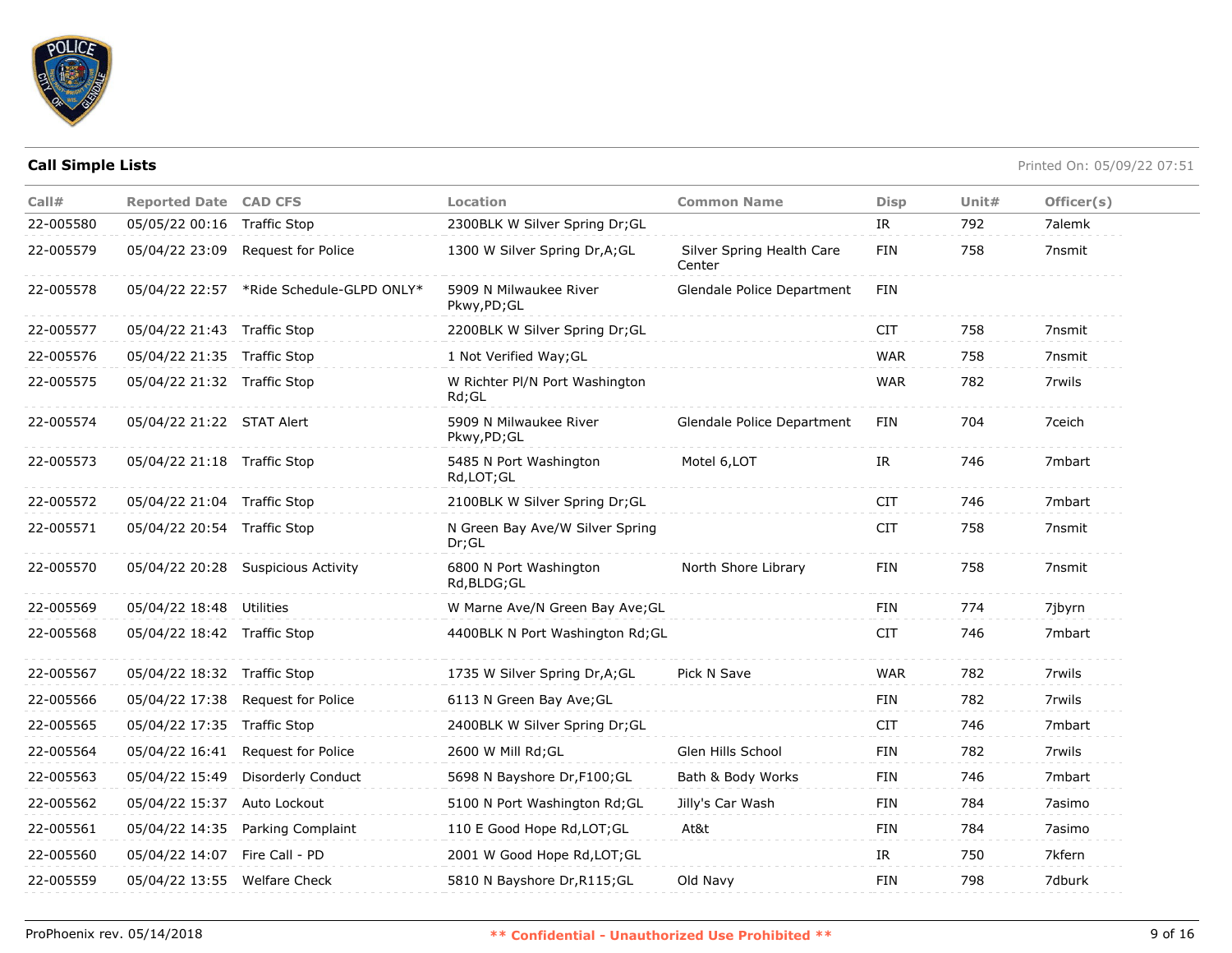

| Call#     | <b>Reported Date CAD CFS</b>  |                                         | Location                                       | <b>Common Name</b>         | <b>Disp</b> | Unit $#$ | Officer(s) |        |
|-----------|-------------------------------|-----------------------------------------|------------------------------------------------|----------------------------|-------------|----------|------------|--------|
| 22-005558 | 05/04/22 13:30 Accident - PDO |                                         | N Port Washington Rd/W Lexington<br>Blvd:GL    |                            | IR          | 784      | 7asimo     |        |
| 22-005557 |                               | 05/04/22 13:20 Driving Complaint        | N Green Bay Ave/W Good Hope<br>Rd;GL           |                            | FIN         | 750      | 7kfern     |        |
| 22-005556 | 05/04/22 13:14 Welfare Check  |                                         | W Bender Rd/N Milwaukee River<br>Pkwy;GL       |                            | <b>FIN</b>  | 750      | 7kfern     |        |
| 22-005555 |                               | 05/04/22 12:49 911 Hang up/error        | 6701 N Jean Nicolet Rd, BLDG; GL               |                            | <b>FIN</b>  | 768      | 7mmyer     |        |
| 22-005554 | 05/04/22 12:40 Traffic Stop   |                                         | W Silver Spring Dr/N Long Island<br>Dr; GL     |                            | IR          | 784      | 7asimo     |        |
| 22-005553 | 05/04/22 12:33                | Request for Police                      | 5485 N Port Washington<br>Rd, BLDG; GL         | Motel 6, BLDG              | FIN         | 701      | 7rfugm     |        |
| 22-005552 | 05/04/22 12:16 Traffic Stop   |                                         | 1500BLK W Silver Spring Dr; GL                 |                            | <b>CIT</b>  | 784      | 7asimo     |        |
| 22-005551 |                               | 05/04/22 11:02 911 Hang up/error        | 5684 N Centerpark Way, BLDG; GL                |                            | <b>FIN</b>  | 778      | 7areis     |        |
| 22-005550 | 05/04/22 10:56 Accident - PDO |                                         | 5650 N Bayshore Dr, U100; GL                   | Kohls Department Store     | IR          | 750      | 7kfern     |        |
| 22-005549 | 05/04/22 10:52 Hit and Run    |                                         | 5600BLK N Port Washington Rd; GL               |                            | FIN         | 778      | 7areis     |        |
| 22-005548 | 05/04/22 10:37 Fire Call - PD |                                         | N Port Washington Rd/W Silver<br>Spring Dr; GL |                            | IR.         | 798      | 7dburk     |        |
| 22-005547 | 05/04/22 10:28 Traffic Stop   |                                         | W Silver Spring Dr/N 26 St;GL                  |                            | <b>CIT</b>  | 778      | 7areis     |        |
| 22-005546 | 05/04/22 10:18 Traffic Stop   |                                         | 7000BLK N Green Bay Ave; GL                    |                            | <b>CIT</b>  | 750      | 7kfern     |        |
| 22-005545 |                               | 05/04/22 09:58 Prisoner Transport       | 5909 N Milwaukee River<br>Pkwy,PD;GL           | Glendale Police Department | FIN         | 784      | 7asimo     |        |
| 22-005544 | 05/04/22 09:49 Traffic Stop   |                                         | W Silver Spring Dr/N Bethmaur<br>Ln:GL         |                            | <b>CIT</b>  | 778      | 7areis     |        |
| 22-005543 | 05/04/22 09:40 Traffic Stop   |                                         | W Good Hope Rd/N 43 St                         |                            | <b>CIT</b>  | 784      | 7asimo     |        |
| 22-005542 | 05/04/22 09:27 Traffic Stop   |                                         | 4700BLK W Good Hope Rd;BD                      |                            | <b>CIT</b>  | 784      | 7asimo     |        |
| 22-005541 | 05/04/22 09:12                | Abandoned Vehicle                       | 6659 N Sidney Pl,LOT;GL                        | Visionary Products Inc     | <b>FIN</b>  | 784      | 7asimo     |        |
| 22-005540 | 05/04/22 08:46                | Parking Complaint                       | 1700 W Bender Rd, LOT; GL                      | Laurel Oaks                | FIN         | 750      | 7kfern     |        |
| 22-005539 | 05/04/22 07:57                | Subject Stop for FI                     | 6701 N Jean Nicolet Rd, LOT; GL                |                            | FIN         | 768      | 7mmyer     |        |
| 22-005538 | 05/04/22 06:45                | Retail Theft                            | 5701 N Lydell Ave, C100; GL                    | Target                     | IR          | 744      | 7mrosa     | 7rbrow |
| 22-005537 |                               | 05/04/22 03:58 Vacation/Business Checks | 4848 N Lydell Ave, BLDG; GL                    | Parkside Apartments        | FIN         | 766      | 7abech     |        |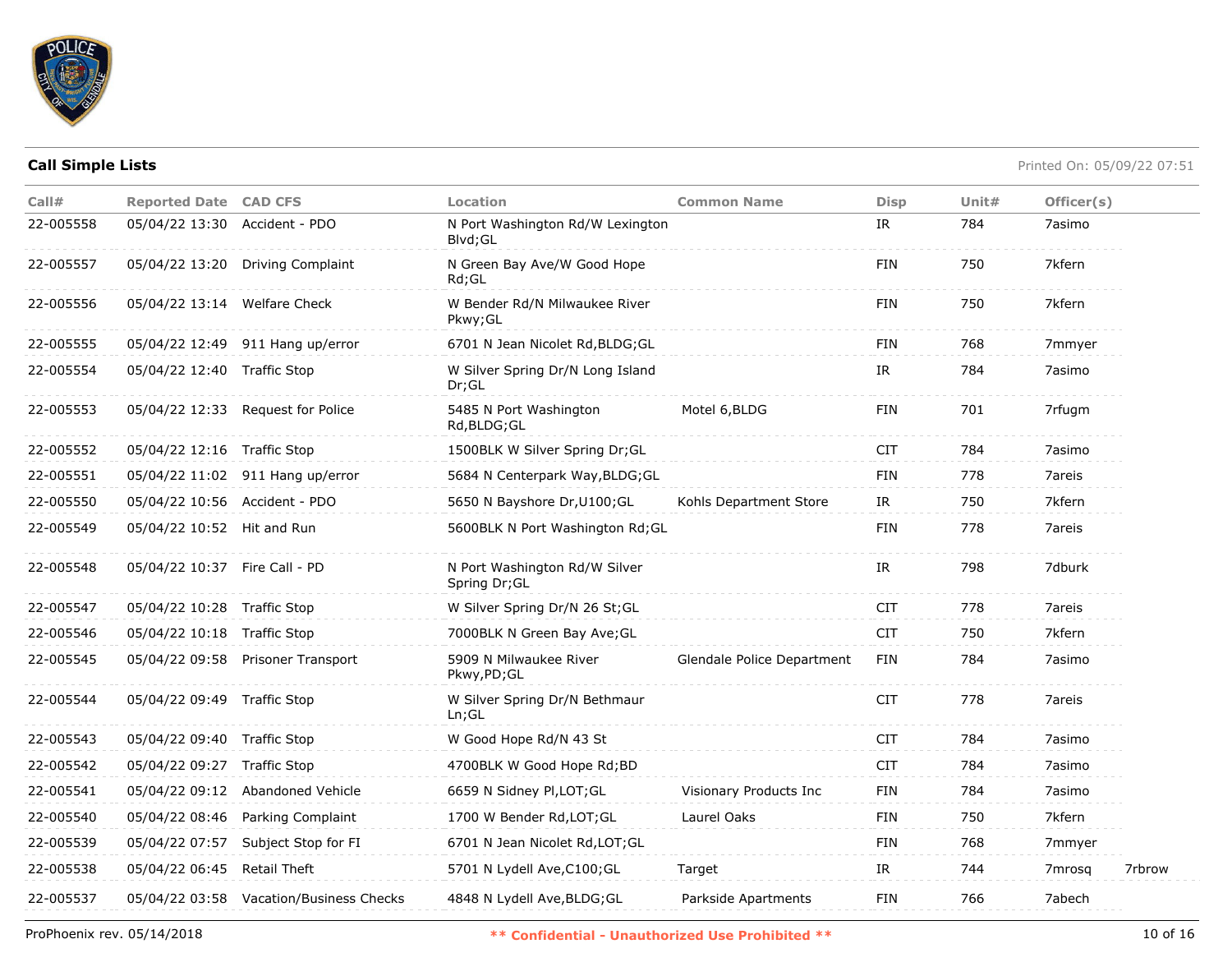

| Call#     | <b>Reported Date CAD CFS</b>  |                                         | Location                                       | <b>Common Name</b>         | <b>Disp</b> | Unit# | Officer(s)         |        |
|-----------|-------------------------------|-----------------------------------------|------------------------------------------------|----------------------------|-------------|-------|--------------------|--------|
| 22-005536 | 05/04/22 02:43 Traffic Stop   |                                         | N Port Washington Rd/W Silver<br>Spring Dr; GL |                            | <b>WAR</b>  | 766   | 7abech             |        |
| 22-005535 | 05/04/22 02:10 Traffic Stop   |                                         | 1735 W Silver Spring Dr, A; GL                 | Pick N Save                | <b>FIN</b>  | 792   | 7alemk             |        |
| 22-005534 | 05/04/22 01:48                | Vacation/Business Checks                | 6170 N Green Bay Ave, BLDG; GL                 |                            | FIN         | 792   | 7alemk             |        |
| 22-005533 |                               | 05/04/22 01:31 Suspicious Activity      | 5850 N Bayshore Dr, R100; GL                   | <b>Total Wine</b>          | <b>FIN</b>  | 744   | 7 <sub>mrosq</sub> | 7rbrow |
| 22-005532 |                               | 05/04/22 01:19 Vacation/Business Checks | 2400 W Good Hope Rd, BLDG; GL                  |                            | <b>FIN</b>  | 794   | 7gyahr             |        |
| 22-005531 |                               | 05/04/22 01:03 Assist Other Agency      | 5909 N Milwaukee River<br>Pkwy,PD;GL           | Glendale Police Department | IR          | 766   | 7abech             |        |
| 22-005530 | 05/04/22 00:48 Traffic Stop   |                                         | 2000BLK W Silver Spring Dr;GL                  |                            | IR          | 794   | 7gyahr             |        |
| 22-005529 | 05/04/22 00:24 Traffic Stop   |                                         | 1 Not Verified Way; GL                         |                            | <b>CIT</b>  | 794   | 7gyahr             |        |
| 22-005528 | 05/03/22 23:20                | 911 Hang up/error                       | 2300 W Camden Rd, BLDG; GL                     | Dukar Limited              | <b>FIN</b>  | 758   | 7nsmit             |        |
| 22-005527 | 05/03/22 23:05                | *Ride Schedule-GLPD ONLY*               | 5909 N Milwaukee River<br>Pkwy,PD;GL           | Glendale Police Department | FIN         |       |                    |        |
| 22-005526 |                               | 05/03/22 21:39 Request for Police       | 6589 N Crestwood Dr; GL                        |                            | <b>FIN</b>  | 758   | 7nsmit             |        |
| 22-005525 |                               | 05/03/22 21:13 Prisoner Transport       | 5909 N Milwaukee River<br>Pkwy,PD;GL           | Glendale Police Department | <b>FIN</b>  | 746   | 7mbart             |        |
| 22-005524 | 05/03/22 19:20 Accident - PDO |                                         | W Hampton Ave/N Port Washington<br>$Rd$ ; GL   |                            | <b>FIN</b>  | 758   | 7nsmit             |        |
| 22-005523 | 05/03/22 18:32 Traffic Stop   |                                         | 1400BLK W Silver Spring Dr; GL                 |                            | IR          | 774   | 7jbyrn             |        |
| 22-005522 |                               | 05/03/22 17:54 Disabled Vehicle         | 600BLK W Silver Spring Dr,EB;GL                |                            | <b>FIN</b>  | 782   | 7rwils             |        |
| 22-005521 | 05/03/22 17:45 Traffic Stop   |                                         | 6500BLK N Green Bay Ave; GL                    |                            | <b>WAR</b>  | 746   | 7mbart             |        |
| 22-005520 | 05/03/22 17:10 Trespassing    |                                         | 5755 N Bayshore Dr, L117; GL                   | Barnes & Noble             | <b>FIN</b>  | 782   | 7rwils             |        |
| 22-005519 | 05/03/22 15:15 Traffic Stop   |                                         | N Lydell Ave/W Olive St; GL                    |                            | <b>CIT</b>  | 750   | 7kfern             |        |
| 22-005518 | 05/03/22 14:46                | <b>Disorderly Conduct</b>               | 5575 N Port Washington<br>Rd,BLDG;GL           |                            | IR          | 750   | 7kfern             |        |
| 22-005517 |                               | 05/03/22 14:43 911 Hang up/error        | 5684 N Centerpark Way, P106; GL                | Lens Crafters Optique      | <b>CAN</b>  |       |                    |        |
| 22-005516 | 05/03/22 14:39 Traffic Stop   |                                         | W Bender Rd/N Milwaukee River<br>Pkwy; GL      |                            | <b>CIT</b>  | 784   | 7asimo             |        |
| 22-005515 |                               | 05/03/22 13:30 911 Hang up/error        | 6701 N Jean Nicolet Rd, BLDG; GL               |                            | <b>FIN</b>  |       |                    |        |
| 22-005514 | 05/03/22 13:26 Fire Call - PD |                                         | 6701 N Jean Nicolet Rd, BLDG; GL               |                            | FIN         | 768   | 7mmyer             |        |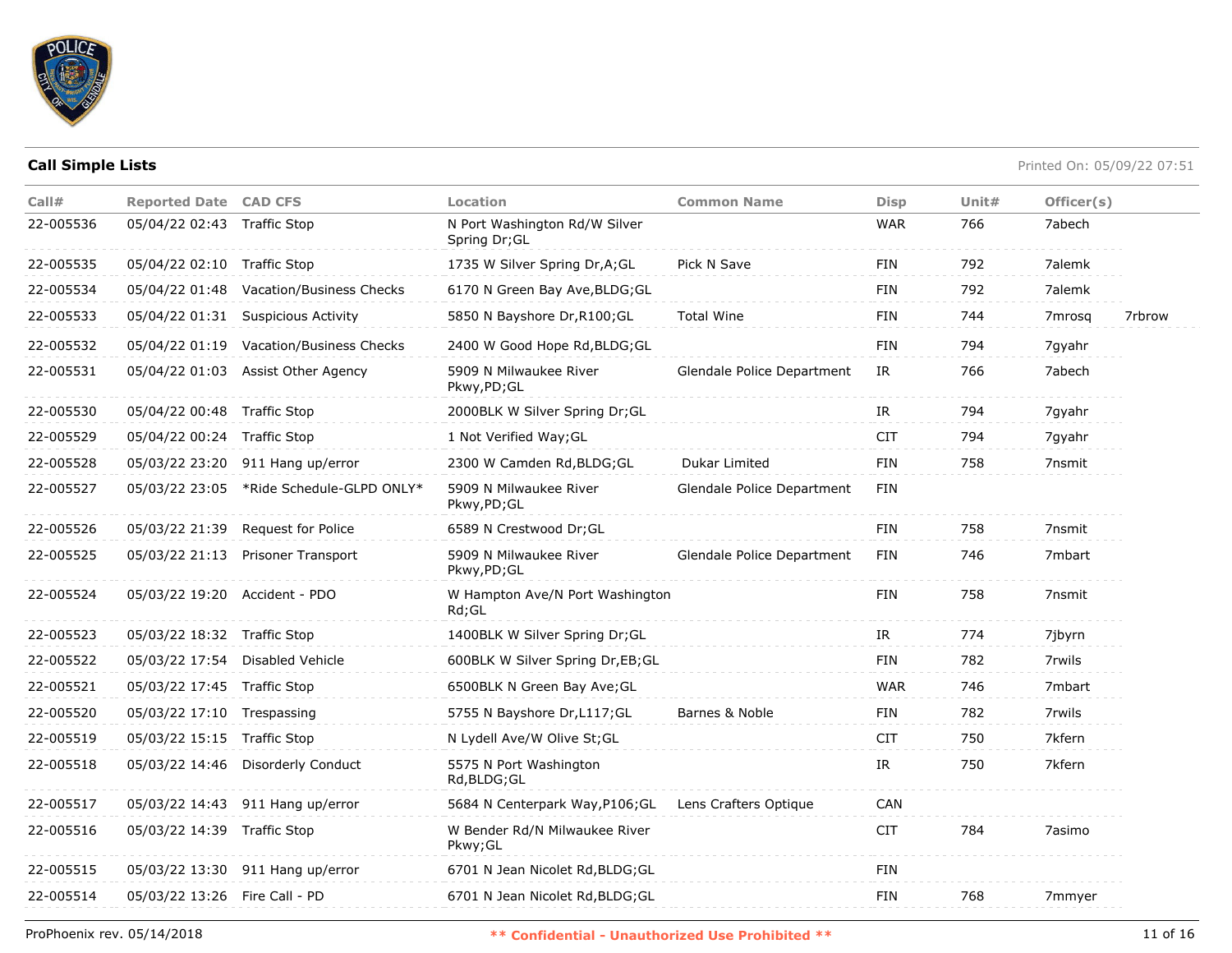

| Call#     | <b>Reported Date CAD CFS</b> |                                         | Location                                     | <b>Common Name</b>                   | <b>Disp</b>                       | Unit# | Officer(s)         |        |
|-----------|------------------------------|-----------------------------------------|----------------------------------------------|--------------------------------------|-----------------------------------|-------|--------------------|--------|
| 22-005513 | 05/03/22 12:36               | Request for Police                      | 5423 N Port Washington<br>Rd, BLDG; GL       |                                      | FIN                               | 750   | 7kfern             |        |
| 22-005512 | 05/03/22 12:17 Auto Lockout  |                                         | 3333 W Good Hope Rd, BLDG; GL                |                                      | FIN                               | 778   | 7areis             |        |
| 22-005511 | 05/03/22 09:46               | 911 Hang up/error                       | 6744 N Sidney Pl, 203; GL                    | Glen Hills Apartments                | FIN                               | 778   | 7areis             |        |
| 22-005510 | 05/03/22 09:15               | <b>Family Trouble</b>                   | N Bethmaur Ln; GL                            |                                      | <b>FIN</b>                        | 798   | 7dburk             |        |
| 22-005509 | 05/03/22 08:23               | Request for Police                      | 6701 N Jean Nicolet Rd, BLDG; GL             |                                      | FIN                               | 768   | 7mmyer             |        |
| 22-005508 | 05/03/22 07:45               | Motor Vehicle Theft                     | 6964 N Braeburn Ln; GL                       |                                      | IR                                | 744   | 7mrosq             | 7rbrow |
| 22-005507 | 05/03/22 07:15               | <b>Suspicious Activity</b>              | 5746 N Dexter Ave; GL                        |                                      | $\ensuremath{\mathsf{IR}}\xspace$ | 792   | 7alemk             |        |
| 22-005506 | 05/03/22 07:14               | Missing Person                          | 6538 N Bethmaur Ln; GL                       |                                      | IR                                | 794   | 7gyahr             |        |
| 22-005505 | 05/03/22 07:09               | Motor Vehicle Theft                     | 6964 N Braeburn Ln; GL                       |                                      | IR                                | 744   | 7 <sub>mrosq</sub> | 7rbrow |
| 22-005504 | 05/03/22 06:31               | Disabled Vehicle                        | 4900BLK N Milwaukee River<br>Pkwy; GL        | Belle Isle                           | <b>FIN</b>                        | 744   | 7 <sub>mrosa</sub> | 7rbrow |
| 22-005503 | 05/03/22 05:39 Traffic Stop  |                                         | 700BLK W Silver Spring Dr,EB;GL              |                                      | <b>CIT</b>                        | 794   | 7gyahr             |        |
| 22-005502 |                              | 05/03/22 04:49 Vacation/Business Checks | 7003 N Port Washington Rd; GL                | Residence Inn Glendale               | FIN                               | 794   | 7gyahr             |        |
| 22-005501 | 05/03/22 04:38 Traffic Stop  |                                         | W Good Hope Rd/N Milwaukee<br>River Pkwy; GL |                                      | <b>WAR</b>                        | 794   | 7gyahr             |        |
| 22-005500 |                              | 05/03/22 04:36 Vacation/Business Checks | 4848 N Lydell Ave, LOT; GL                   |                                      | <b>FIN</b>                        | 792   | 7alemk             |        |
| 22-005499 | 05/03/22 04:20 Traffic Stop  |                                         | 1300BLK W Silver Spring Dr; GL               |                                      | <b>CIT</b>                        | 766   | 7abech             |        |
| 22-005498 |                              | 05/03/22 03:51 Suspicious Activity      | 5578 N Mohawk Ave; GL                        |                                      | FIN                               | 744   | 7mrosq             | 7rbrow |
| 22-005497 | 05/03/22 02:41 Traffic Stop  |                                         | N Green Bay Ave/W Marne Ave; GL              |                                      | <b>CIT</b>                        | 766   | 7abech             |        |
| 22-005496 |                              | 05/03/22 01:47 Vacation/Business Checks | 4700 N Port Washington Rd, H; GL             | Holiday Inn Milwaukee<br>Riverfront  | <b>FIN</b>                        | 766   | 7abech             |        |
| 22-005495 |                              | 05/03/22 01:35 Vacation/Business Checks | 5423 N Port Washington<br>Rd, BLDG; GL       | Laquinta Inn & Suites<br>North, BLDG | FIN                               | 766   | 7abech             |        |
| 22-005494 |                              | 05/03/22 01:32 Subject Stop for FI      | 5423 N Port Washington<br>Rd, BLDG; GL       | Laquinta Inn & Suites<br>North, BLDG | <b>FIN</b>                        | 766   | 7abech             |        |
| 22-005493 |                              | 05/03/22 01:30 Vacation/Business Checks | 6100 N Green Bay Ave, BLDG; GL               | David Hobbs Honda                    | FIN                               | 744   | 7mrosg             | 7rbrow |
| 22-005492 | 05/03/22 01:28               | <b>Vacation/Business Checks</b>         | 5423 N Port Washington<br>Rd, BLDG; GL       | Laquinta Inn & Suites<br>North, BLDG | <b>FIN</b>                        | 766   | 7abech             |        |
|           |                              |                                         |                                              |                                      |                                   |       |                    |        |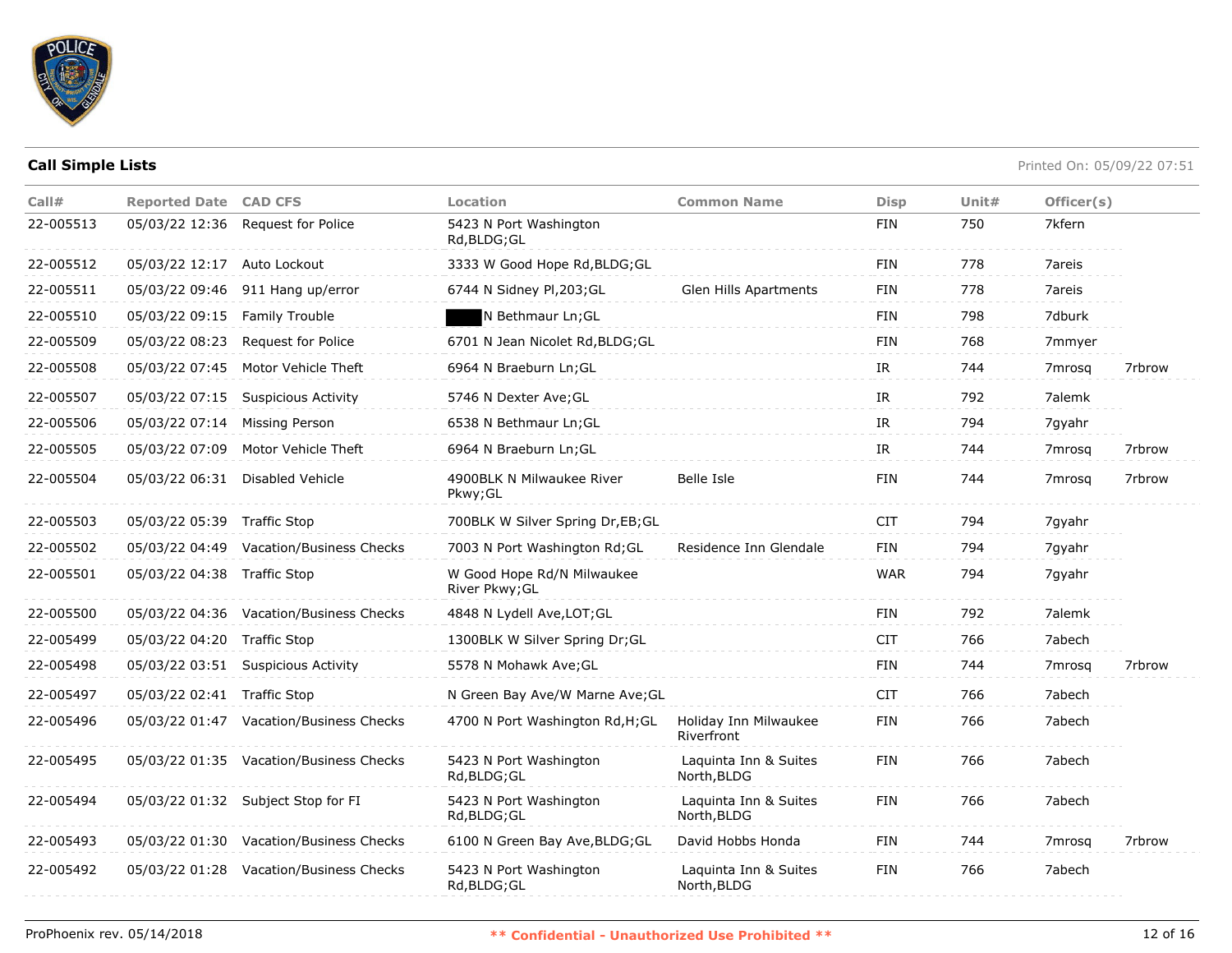

| Call#     | <b>Reported Date CAD CFS</b> |                                          | Location                                 | <b>Common Name</b>         | <b>Disp</b> | Unit# | Officer(s) |        |
|-----------|------------------------------|------------------------------------------|------------------------------------------|----------------------------|-------------|-------|------------|--------|
| 22-005491 |                              | 05/03/22 01:19 Vacation/Business Checks  | 5110 N Port Washington Rd, BLDG<br>;GL   | La Quinta Inn, BLDG        | <b>FIN</b>  | 766   | 7abech     |        |
| 22-005490 |                              | 05/03/22 00:54 Vacation/Business Checks  | 5485 N Port Washington<br>Rd, BLDG; GL   | Motel 6, BLDG              | <b>FIN</b>  | 766   | 7abech     |        |
| 22-005489 | 05/03/22 00:45 Traffic Stop  |                                          | 2700BLK W Silver Spring Dr;GL            |                            | <b>CIT</b>  | 744   | 7mrosg     | 7rbrow |
| 22-005488 |                              | 05/03/22 00:34 Vacation/Business Checks  | 7065 N Port Washington<br>Rd, BLDG; GL   | Hampton Inn, BLDG          | <b>FIN</b>  | 744   | 7mrosa     | 7rbrow |
| 22-005487 |                              | 05/02/22 22:59 *Ride Schedule-GLPD ONLY* | 5909 N Milwaukee River<br>Pkwy,PD;GL     | Glendale Police Department | <b>FIN</b>  |       |            |        |
| 22-005486 |                              | 05/02/22 22:40 Controlled Substance      | 7307 N Port Washington<br>Rd, BLDG; GL   | North Port Village         | <b>FIN</b>  | 746   | 7mbart     |        |
| 22-005485 |                              | 05/02/22 22:15 911 Hang up/error         | 720 W Theresa Ct;GL                      |                            | FIN         | 754   | 7rfech     |        |
| 22-005484 |                              | 05/02/22 22:11 Disorderly Conduct        | 5485 N Port Washington<br>Rd, BLDG; GL   |                            | IR.         | 758   | 7nsmit     |        |
| 22-005483 |                              | 05/02/22 21:02 Request for Police        | 5485 N Port Washington<br>Rd, BLDG; GL   |                            | <b>FIN</b>  | 786   | 7anaza     |        |
| 22-005482 |                              | 05/02/22 20:43 Disorderly Conduct        | 5485 N Port Washington<br>Rd, BLDG; GL   | Motel 6, BLDG              | <b>FIN</b>  | 758   | 7nsmit     |        |
| 22-005481 |                              | 05/02/22 19:48 Request for Police        | 6600 N Sidney Pl, 103; GL                |                            | <b>FIN</b>  | 786   | 7anaza     |        |
| 22-005480 |                              | 05/02/22 19:28 Disorderly Conduct        | 5326 N Port Washington<br>Rd, BLDG; GL   | Wingstop, BLDG             | <b>FIN</b>  | 758   | 7nsmit     |        |
| 22-005479 |                              | 05/02/22 18:51 Chapter 51 Commitment     | N Sunny Point Rd; GL                     |                            | IR          | 754   | 7rfech     |        |
| 22-005478 | 05/02/22 18:35 Traffic Stop  |                                          | 2600BLK W Silver Spring Dr;GL            |                            | <b>CIT</b>  | 784   | 7asimo     |        |
| 22-005477 | 05/02/22 18:08               | Motor Vehicle Theft                      | 1700 W Silver Spring Dr, BLDG; GL        | Heiser Ford                | <b>FIN</b>  | 786   | 7anaza     |        |
| 22-005476 | 05/02/22 18:04 Traffic Stop  |                                          | W Silver Spring Dr/N Green Bay<br>Ave;GL |                            | <b>CIT</b>  | 784   | 7asimo     |        |
| 22-005475 | 05/02/22 17:34 Traffic Stop  |                                          | 2700BLK W Silver Spring Dr;GL            |                            | <b>CIT</b>  | 784   | 7asimo     |        |
| 22-005474 | 05/02/22 17:19 Traffic Stop  |                                          | 2700BLK W Silver Spring Dr;GL            |                            | <b>CIT</b>  | 784   | 7asimo     |        |
| 22-005473 | 05/02/22 16:49 Traffic Stop  |                                          | 2500BLK W Silver Spring Dr;GL            |                            | <b>CIT</b>  | 784   | 7asimo     |        |
| 22-005472 | 05/02/22 16:36 Traffic Stop  |                                          | 5600BLK N Crestwood Blvd; GL             |                            | <b>CIT</b>  | 784   | 7asimo     |        |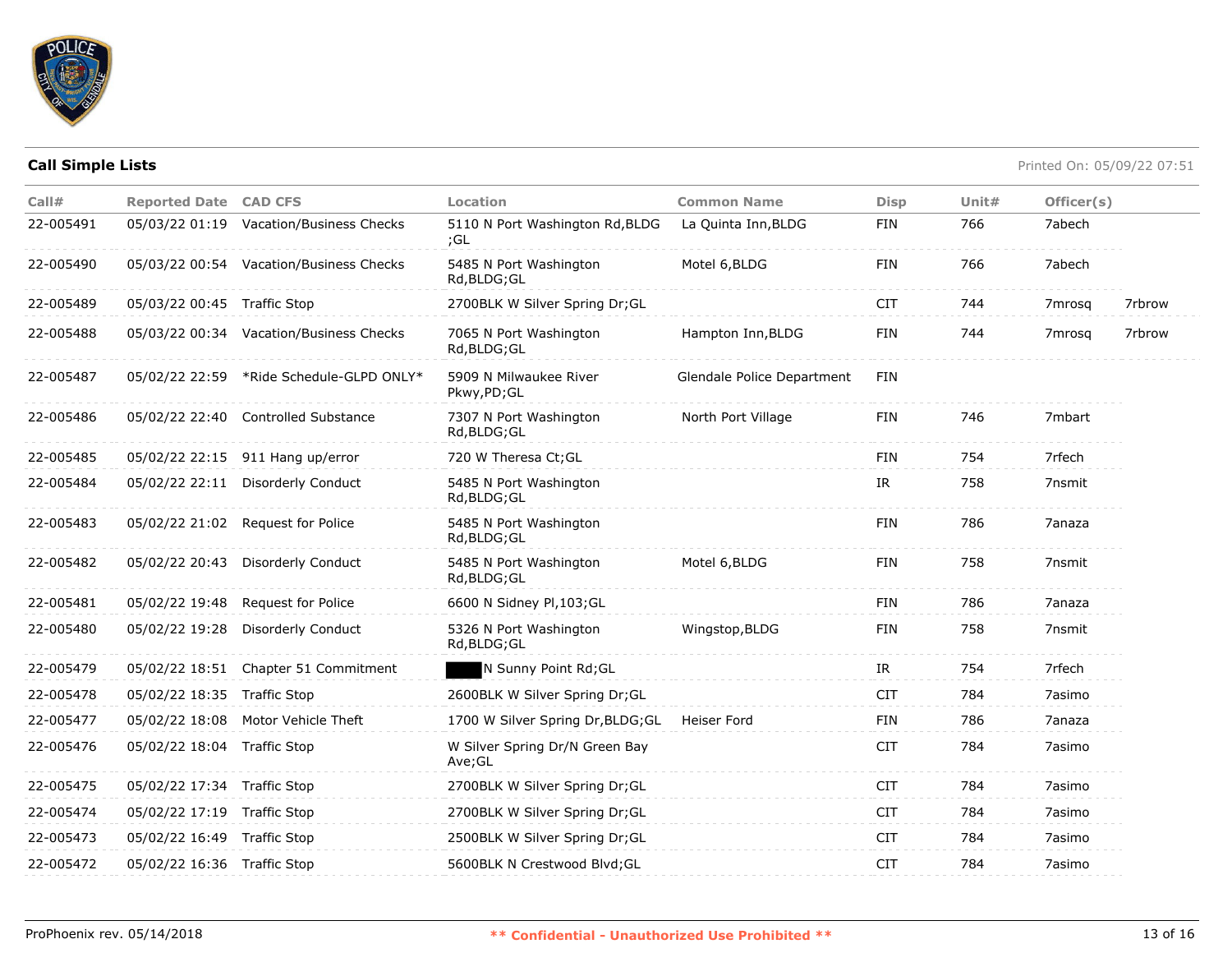

| Call#     | <b>Reported Date CAD CFS</b>  |                                                                   | Location                                      | <b>Common Name</b>                                  | <b>Disp</b> | Unit# | Officer(s) |        |
|-----------|-------------------------------|-------------------------------------------------------------------|-----------------------------------------------|-----------------------------------------------------|-------------|-------|------------|--------|
| 22-005471 |                               | 05/02/22 16:32 Request for Police                                 | 1400 W Silver Spring Dr, BLDG; GL             | Umansky Motor Cars -<br>Showroom & Service          | IR          | 754   | 7rfech     |        |
| 22-005470 | 05/02/22 16:16 Traffic Stop   |                                                                   | 2200BLK W Silver Spring Dr;GL                 |                                                     | <b>CIT</b>  | 784   | 7asimo     |        |
| 22-005469 |                               | 05/02/22 15:24 Disabled Vehicle                                   | N Green Bay Ave/W Bernard Ln; GL              |                                                     | FIN         | 776   | 7jbrat     |        |
| 22-005468 | 05/02/22 13:38 Fire Call - PD |                                                                   | 6420 N Sunset Ln; GL                          |                                                     | FIN         | 796   | 7djohn     | 7knoon |
| 22-005467 |                               | 05/02/22 13:27 Probation and Parole Req                           | 4160 N Port Washington<br>Rd,BLDG;GL          |                                                     | IR          | 798   | 7dburk     |        |
| 22-005466 | 05/02/22 12:20 Accident - PDO |                                                                   | 3003 W Good Hope Rd, BLDG; GL                 |                                                     | IR          | 796   | 7djohn     | 7knoon |
| 22-005465 | 05/02/22 12:17                | Auto Lockout                                                      | 6969 N Port Washington Rd, A; GL              | Pick N Save                                         | <b>FIN</b>  | 730   | 7jchap     |        |
| 22-005464 | 05/02/22 11:20                | <b>Traffic Stop</b>                                               | 500BLK W Silver Spring Dr, EB; GL             |                                                     | <b>WAR</b>  | 730   | 7jchap     |        |
| 22-005463 | 05/02/22 11:13 Traffic Stop   |                                                                   | 1 Not Verified Way; GL                        |                                                     | <b>FIN</b>  | 776   | 7jbrat     |        |
| 22-005462 |                               | 05/02/22 10:53 Subject Stop for FI                                | 6170 N Green Bay Ave, BLDG; GL                | Speedway, BLDG                                      | <b>FIN</b>  | 798   | 7dburk     |        |
| 22-005461 | 05/02/22 10:51 Traffic Stop   |                                                                   | W Bender Rd/N Apple Blossom<br>$Ln$ ; GL      |                                                     | <b>WAR</b>  | 776   | 7jbrat     |        |
| 22-005460 | 05/02/22 10:09 Traffic Stop   |                                                                   | N Port Washington Rd/W Town<br>Center Way; GL |                                                     | <b>CIT</b>  | 730   | 7jchap     |        |
| 22-005459 | 05/02/22 09:44 Fight          |                                                                   | 6701 N Jean Nicolet Rd, BLDG; GL              |                                                     | IR          | 768   | 7mmyer     |        |
| 22-005458 |                               | 05/02/22 09:37 Abandoned Vehicle                                  | 6130 N Port Washington<br>Rd, BLDG; GL        | Goodyear                                            | FIN         | 730   | 7jchap     |        |
| 22-005457 | 05/02/22 09:14 Traffic Stop   |                                                                   | 600BLK W Bender Rd; GL                        |                                                     | <b>WAR</b>  | 798   | 7dburk     |        |
| 22-005456 |                               | 05/02/22 08:33 Property-Damage Unintentional 2200 W Bender Rd; GL |                                               | Richard Maslowski Glendale<br><b>Community Park</b> | IR          | 784   | 7asimo     |        |
| 22-005455 |                               | 05/02/22 07:28 Assist Other Agency                                | 5500BLK N Port Washington Rd; GL              |                                                     | <b>FIN</b>  | 734   | 7rpari     |        |
| 22-005454 | 05/02/22 07:14 Traffic Stop   |                                                                   | W Good Hope Rd/N Pheasant<br>Ln;RV            |                                                     | <b>FIN</b>  | 734   | 7rpari     |        |
| 22-005453 | 05/02/22 06:38 Traffic Stop   |                                                                   | W Good Hope Rd/N River Rd; RV                 |                                                     | <b>WAR</b>  | 744   | 7mrosa     | 7rbrow |
| 22-005452 | 05/02/22 06:36 Traffic Stop   |                                                                   | 1500BLK W Good Hope Rd; GL                    |                                                     | <b>FIN</b>  | 734   | 7rpari     |        |
| 22-005451 |                               | 05/02/22 06:22 Request for Police                                 | 1621 W Fairfield Ct; GL                       |                                                     | <b>FIN</b>  | 734   | 7rpari     |        |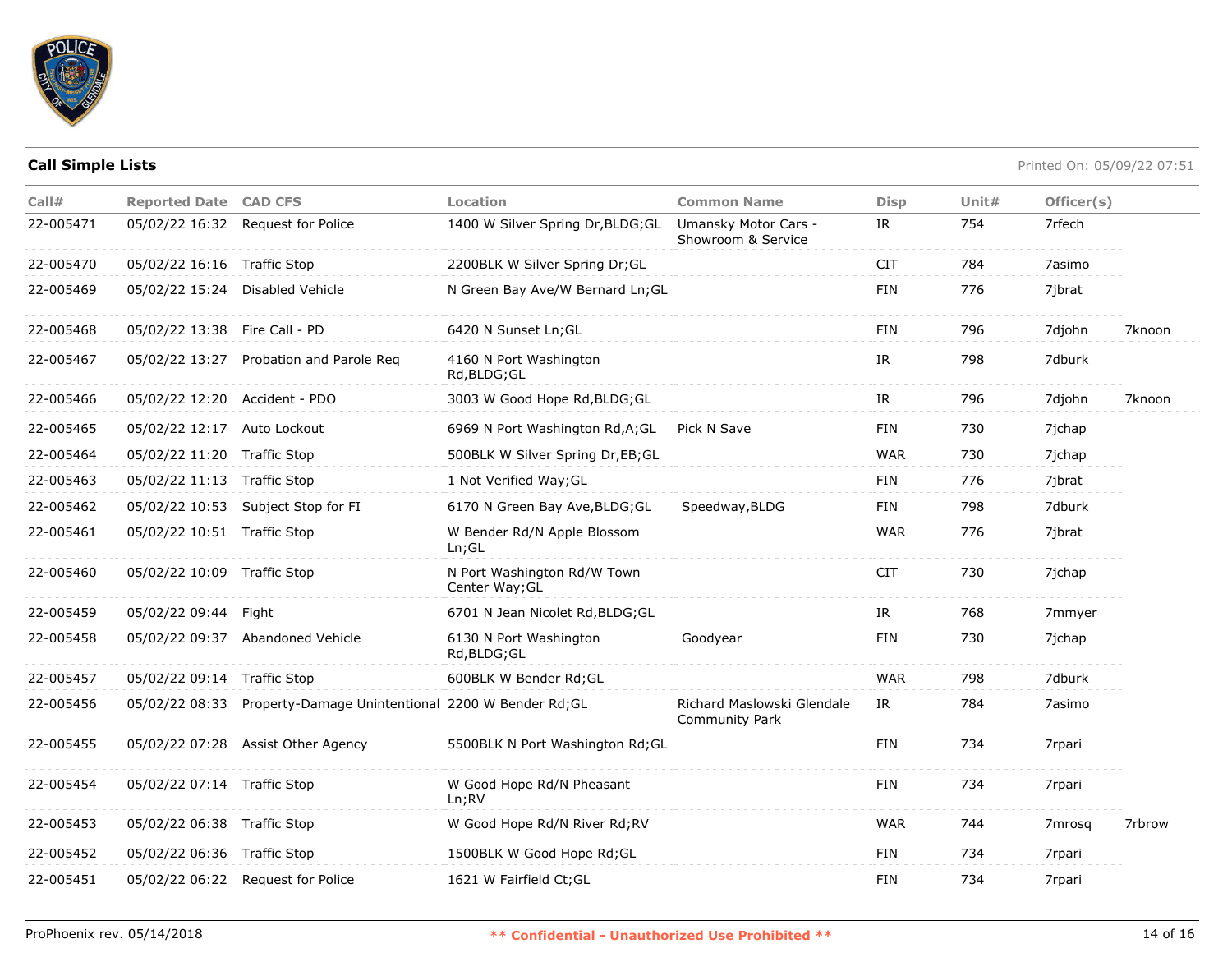

| Call#     | <b>Reported Date CAD CFS</b>  |                                          | <b>Location</b>                        | <b>Common Name</b>                                  | <b>Disp</b> | Unit $#$ | Officer(s) |        |
|-----------|-------------------------------|------------------------------------------|----------------------------------------|-----------------------------------------------------|-------------|----------|------------|--------|
| 22-005450 | 05/02/22 03:26 Traffic Stop   |                                          | 1 Not Verified Way; GL                 |                                                     | <b>CIT</b>  | 744      | 7mrosg     | 7rbrow |
| 22-005449 |                               | 05/02/22 00:37 Vacation/Business Checks  | 7003 N Port Washington Rd; GL          | Residence Inn Glendale                              | <b>FIN</b>  | 786      | 7anaza     |        |
| 22-005448 |                               | 05/01/22 23:42 Parking Complaint         | 4830 N Port Washington Rd, 2; GL       |                                                     | FIN         | 744      | 7mrosq     | 7rbrow |
| 22-005447 | 05/01/22 22:53 Test Call      |                                          | 5909 N Milwaukee River<br>Pkwy,PD;GL   | Glendale Police Department                          | <b>FIN</b>  |          |            |        |
| 22-005446 | 05/01/22 22:50 Traffic Stop   |                                          | 2400BLK W Silver Spring Dr; GL         |                                                     | <b>CIT</b>  | 746      | 7mbart     |        |
| 22-005445 | 05/01/22 22:49 Test Call      |                                          | 5909 N Milwaukee River<br>Pkwy,PD;GL   | Glendale Police Department                          | FIN         |          |            |        |
| 22-005444 | 05/01/22 22:44 Traffic Stop   |                                          | 1735 W Silver Spring Dr, A; GL         | Pick N Save                                         | CIT         | 786      | 7anaza     |        |
| 22-005443 | 05/01/22 22:37 Traffic Stop   |                                          | 1500BLK W Silver Spring Dr;GL          |                                                     | <b>WAR</b>  | 786      | 7anaza     |        |
| 22-005442 |                               | 05/01/22 22:21 *Ride Schedule-GLPD ONLY* | 5909 N Milwaukee River<br>Pkwy,PD;GL   | Glendale Police Department                          | FIN         |          |            |        |
| 22-005441 | 05/01/22 22:18 Traffic Stop   |                                          | 5900BLK N Green Bay Ave; GL            |                                                     | CIT         | 746      | 7mbart     |        |
| 22-005440 | 05/01/22 21:47 Traffic Stop   |                                          | W Silver Spring Dr/N Argyle<br>Ave;GL  |                                                     | <b>CIT</b>  | 754      | 7rfech     |        |
| 22-005439 | 05/01/22 21:05 Burglar Alarm  |                                          | 2200 W Bender Rd; GL                   | Richard Maslowski Glendale<br><b>Community Park</b> | <b>FIN</b>  | 746      | 7mbart     |        |
| 22-005438 | 05/01/22 17:25 Hit and Run    |                                          | W Lexington Blvd/N Ironwood<br>Ln; GL  |                                                     | CAN         |          |            |        |
| 22-005437 | 05/01/22 16:59 Traffic Stop   |                                          | 4100BLK N Port Washington Rd; GL       |                                                     | IR          | 786      | 7anaza     |        |
| 22-005436 | 05/01/22 16:53                | Burglar Alarm                            | 1620 W Silver Spring Dr, BLDG; GL      | Andrew Toyota                                       | FIN         | 746      | 7mbart     |        |
| 22-005435 | 05/01/22 16:50                | Traffic Stop                             | 4200BLK N Port Washington Rd; GL       |                                                     | CIT         | 754      | 7rfech     |        |
| 22-005434 | 05/01/22 15:17                | Burglar Alarm                            | 6745 N Port Washington Rd; GL          | <b>Associated Bank</b>                              | <b>CH</b>   | 730      | 7jchap     |        |
| 22-005433 | 05/01/22 14:59 Fire Call - PD |                                          | 6411 N Bittersweet Ln; GL              |                                                     | IR          | 796      | 7djohn     | 7knoon |
| 22-005432 | 05/01/22 14:40                | Trespassing                              | 5676 N Bayshore Dr, F110; GL           | Torrid                                              | FIN         | 796      | 7djohn     | 7knoon |
| 22-005431 | 05/01/22 13:18                | Parking Complaint                        | 6969 N Port Washington Rd, A; GL       | Pick N Save                                         | <b>FIN</b>  | 798      | 7dburk     |        |
| 22-005430 |                               | 05/01/22 13:12 Disabled Vehicle          | W Bender Rd/N Port Washington<br>Rd;GL |                                                     | <b>FIN</b>  | 730      | 7jchap     |        |
|           |                               |                                          |                                        |                                                     |             |          |            |        |